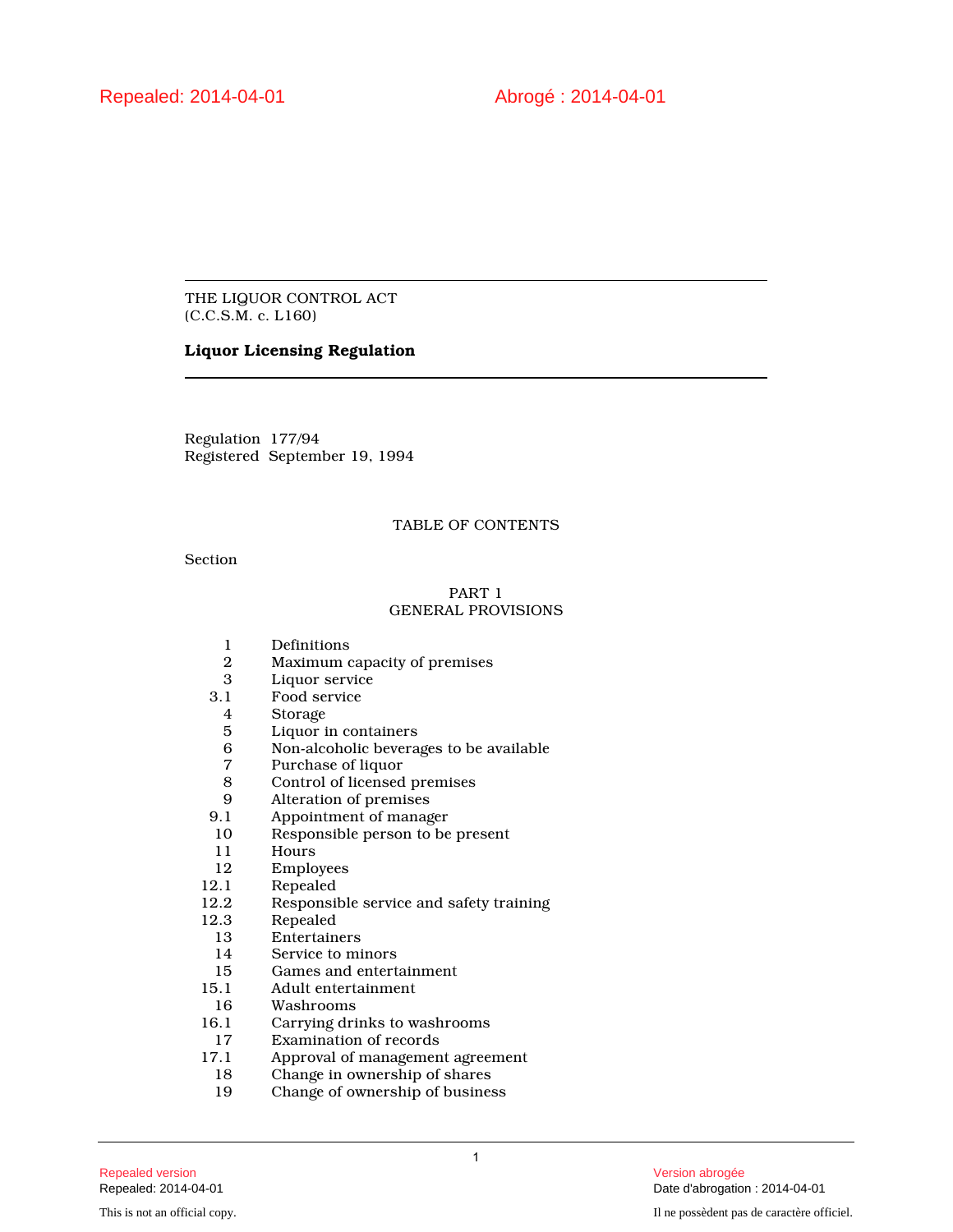### PART 2 DINING ROOM LICENCES

- 20 Meal service<br>20.1 BYOW servic
- 0.1 BYOW service requirements<br>21 Catering
- 21 Catering<br>22 Kitchen
- 22 Kitchen<br>22.1 Exception
- Exception for seniors residences, developmental centres

# PART 3 COCKTAIL LOUNGE LICENCES

23 Food to be available

# PART 4 BEVERAGE ROOM LICENCES

- 24 Food service<br>24.1-24.2 Room require
- Room requirements

# PART 5

# CABARET LICENCES

- 25 Kitchen
- 26 Revenue<br>27 Records
- 27 Records<br>28 Entertai
- **Entertainment**

# PART 6

# SPORTS FACILITY LICENCES

- 29 Kitchen<br>30 Food ser
- Food service
- 31 Membership
- 32 Guests<br>33 Issue of
- Issue of licence

### PART 7

# SPECTATOR ACTIVITIES LICENCES

- 34 Spectator activities licence<br>34.1 Movie theatre complex
- Movie theatre complex

# PART 8

# PRIVATE CLUB LICENCES

- 35 Veterans associations
- 36 Repealed
- 
- 37 Non-proprietary club<br>38 Liquor service on Sur Liquor service on Sunday at non-athletic, non-sports club
- 39 Membership<br>40 Food service
- Food service

2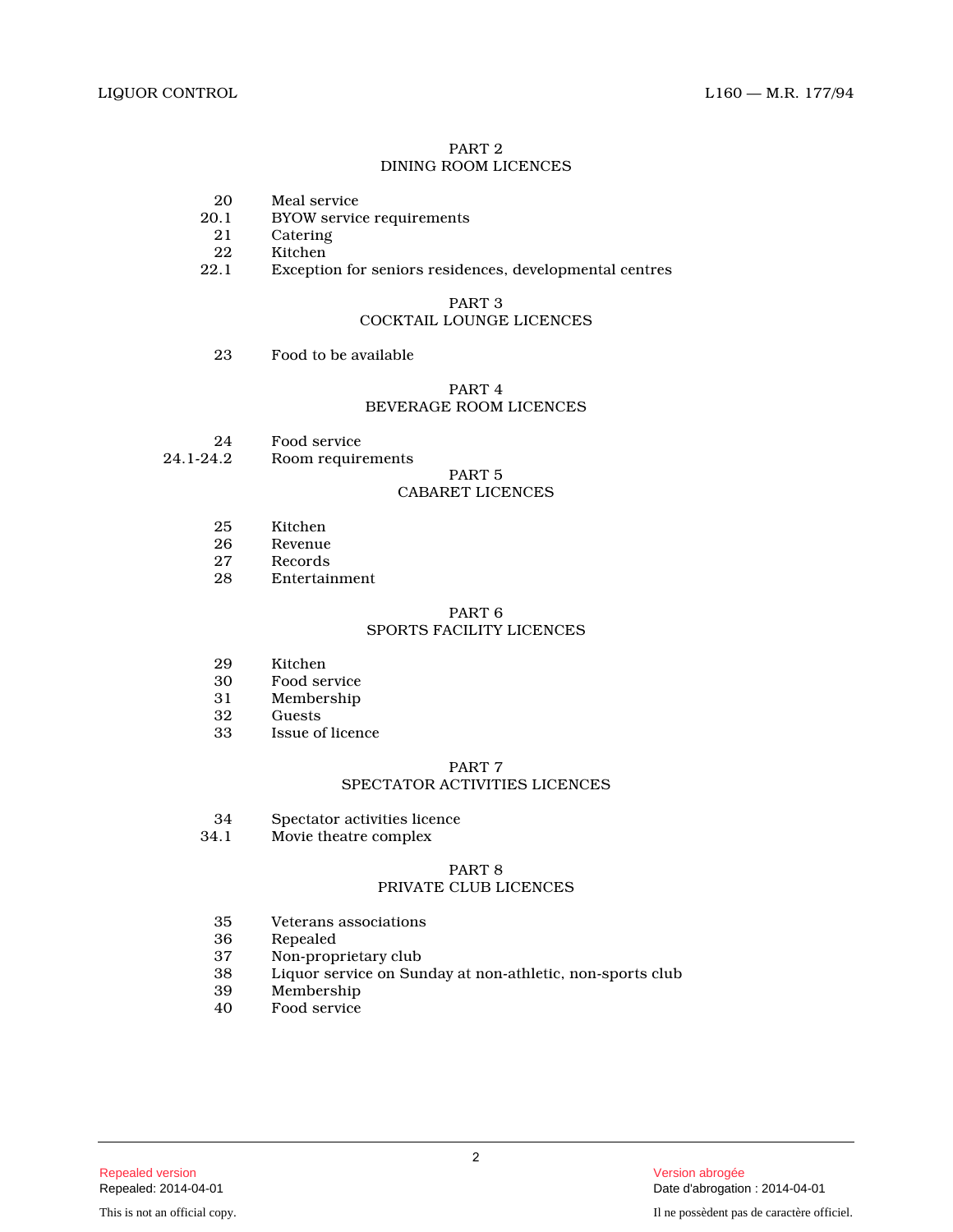#### PART 9 TRANSPORTATION LICENCES

- 41 Food service
- 42 Liquor service<br>43 Maximum capa
- 43 Maximum capacity<br>44 Hospitality room
- Hospitality room

# PART 9.1 BREW PUB LICENCES

- 44.0.1 Definitions<br>44.0.2 Federal lice
- 44.0.2 Federal licensing requirements<br>44.0.3 Production requirements
- Production requirements
- 44.0.4 Sampling
- 44.0.5 Pricing
- 44.0.6 Off-premises sale requirements<br>44.0.7 Gifts and sampling
- 44.0.7 Gifts and sampling<br>44.0.8 Records
- **Records**

#### PART 10 RETAIL LICENCES

- 44.1-44.2 Room requirements
	- 45 Beer vendor<br>46 Notice to be
	- 46 Notice to be posted<br>47 Return of empty bot
	- 47 Return of empty bottles and cans<br>48 Storage of empty bottles and cans
	- 48 Storage of empty bottles and cans<br>49 Sacramental wine vendor
	- Sacramental wine vendor

# PART 11 REPEAL

50 Repeal

# PART 1

# GENERAL PROVISIONS

# **Definitions**

**1** In this regulation,

**"Act"** means *The Liquor Control Act* ;

**"cider"** means an alcoholic beverage obtained by the fermentation of fruit juice;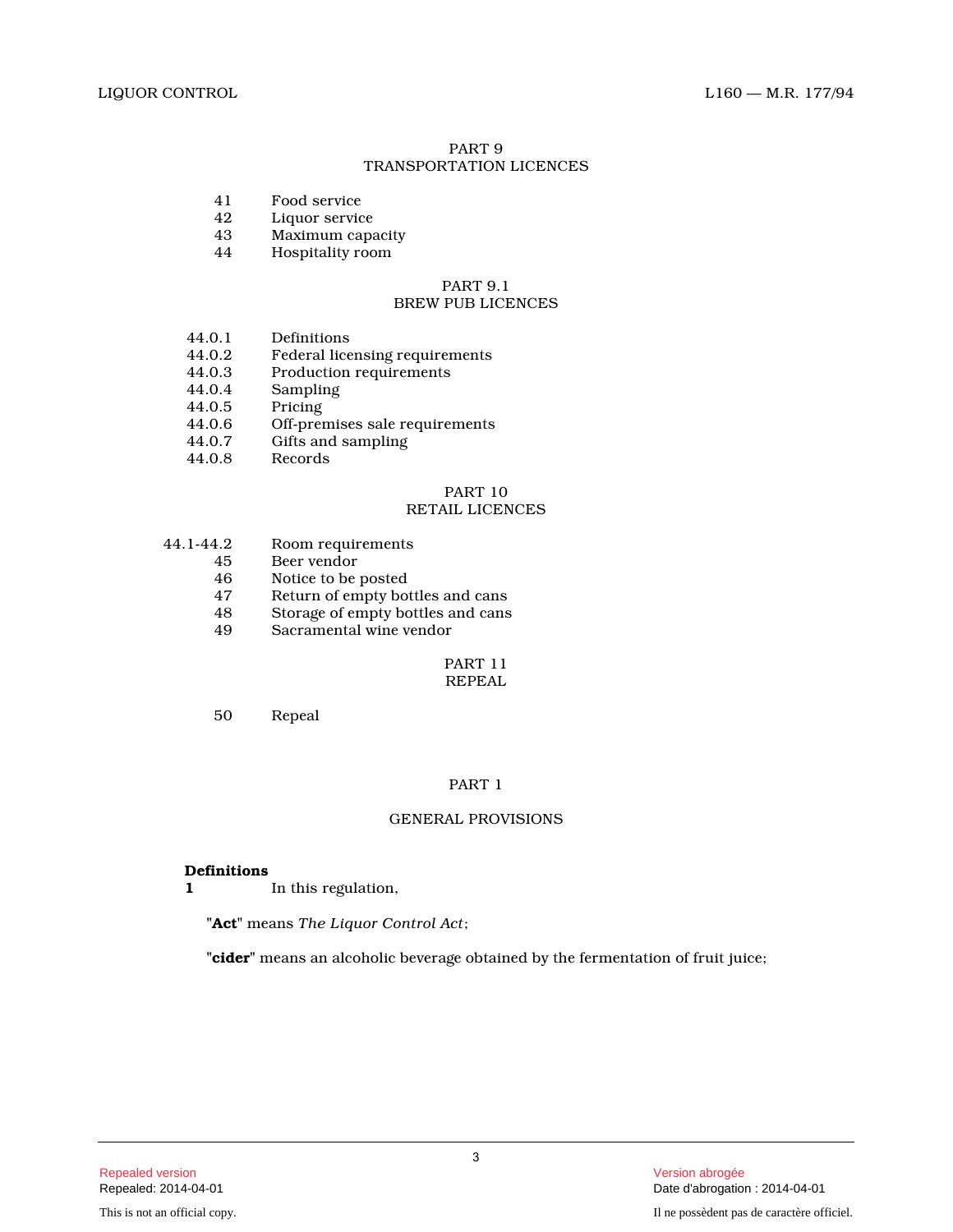**"cooler"** means an alcoholic beverage obtained by combining a wine, beer or spirits base with

- (a) fruit juice, vegetable juice or a flavouring preparation, and
- (b) water or mineral water;

**"fortified wine"** means a wine which has been strengthened with alcohol by the addition of spirits at some point in its production that has an alcohol content of 15% or more;

**"licensee"** means the holder of a valid and subsisting licence of a class mentioned in subsection 60(1) of the Act;

**"table wine"** means a wine other than fortified wine.

M.R. 19/2001

# **Maximum capacity of premises**

**2(1)** The maximum capacity of all premises licensed under clauses 60(1)(a) to (g) of the Act, or used to host occasional permit functions, is fixed by dividing the total area (in square meters or square feet) of the premises in which liquor may be served by 1.1148 square meters (or 12 square feet).

**2(2)** Where a stand-up game or a stage is installed in or removed from premises for which the maximum number of patrons permitted has been fixed under subsection (1), the commission, upon being informed by the licensee of the installation or removal, may adjust the maximum number so fixed if it deems it necessary.

**2(3)** A licensee of premises referred to in subsection (1) shall not permit more patrons in the premises at any one time than the maximum number fixed for those premises under that subsection.

**2(4)** The commission shall provide every licensee of premises referred to in subsection (1) with a sign showing the maximum number of patrons permitted on the premises under this section, and the licensee shall without delay post the sign and keep it posted in a conspicuous place in the premises.

# **Liquor service**

**3(1)** Unless otherwise authorized by the commission, each licensee shall provide in his or her licensed premises, price lists or signs indicating to the patrons

- (a) the variety of liquor offered for sale;
- (b) the amount of liquor in each type of drink containing liquor; and
- (c) the price at which each type of drink may be purchased.

**3(1.1)** Unless otherwise authorized by the commission, no licensee shall offer, sell, serve or provide beverages containing the following types and volumes of liquor for less than a total purchase price, including provincial sales tax and federal goods and services tax, of \$2.25:

(a) 28.4 ml (one ounce) of spirits;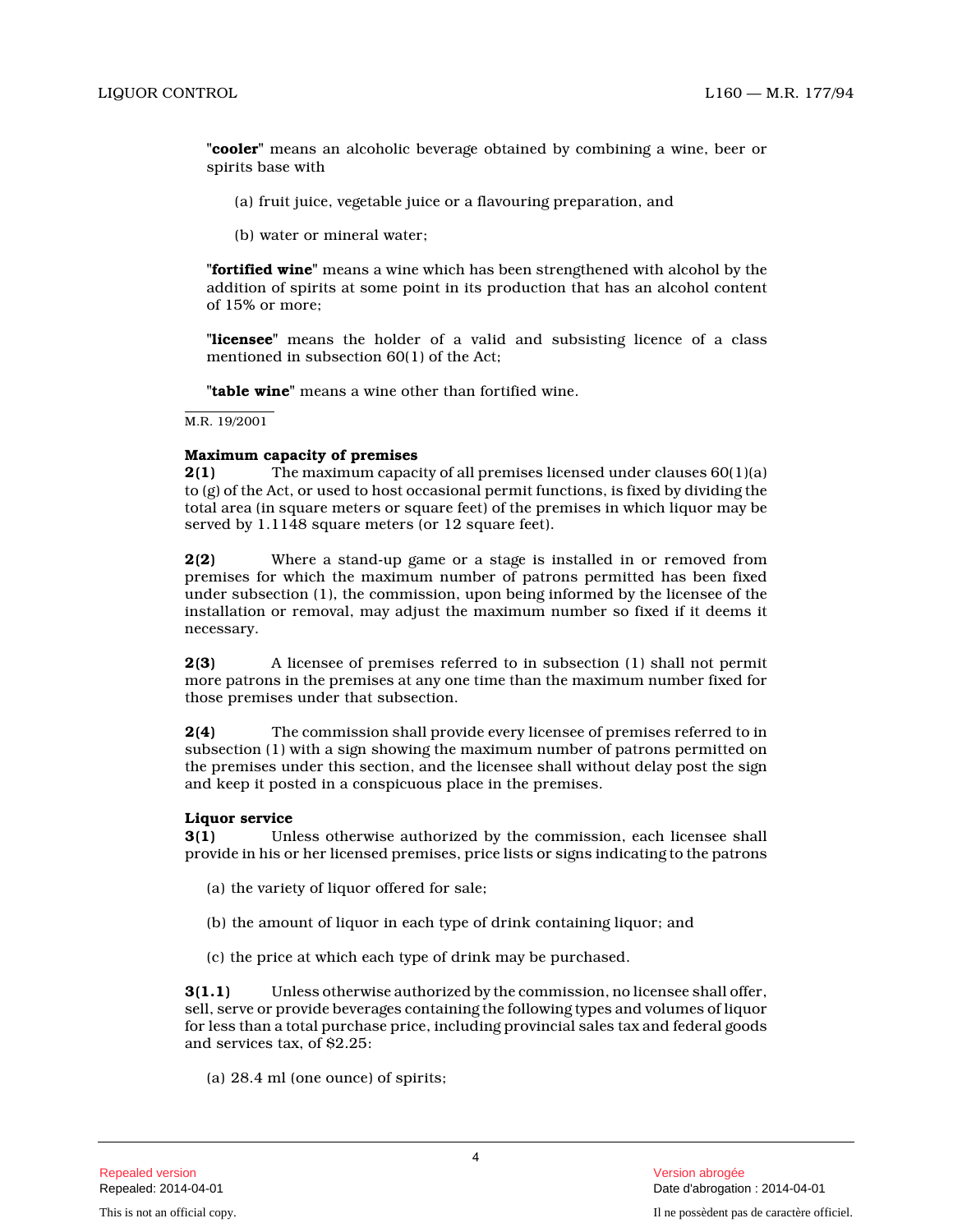- (b) 341 ml (12 ounces) of beer, cider or cooler;
- (c) 142 ml (5 ounces) of table wine;
- (d) 56.8 ml (2 ounces) of fortified wine.

**3(1.2)** If a licensee offers, sells, serves or provides a beverage containing liquor in a larger or smaller volume than specified in subsection (1.1), the minimum price of that beverage shall increase or decrease in direct proportion to the increase or decrease in the volume of liquor contained in that beverage.

**3(1.3)** Unless otherwise authorized by the commission, no licensee shall conduct any promotion or offer which allows a patron to consume an unlimited or unspecified amount of liquor for a fixed price.

**3(2)** A licensee shall not serve in a drink, an amount of liquor that is less than the amount stated on the price list, unless the patron has requested that the smaller amount be served.

**3(3)** Subject to subsection (4), every licensee shall measure all spirits contained in a drink by means of a shot glass, mechanical dispenser or electronic dispenser that has received the prior approval of the commission.

**3(4)** Subsection (3) does not apply

- (a) to a cocktail or other drink that requires mixing before serving; and
- (b) where a bottle containing a single serving is used.

**3(5)** Unless otherwise authorized by the commission, a licensee shall not allow a server to carry alcoholic beverages in licensed premises before receiving orders for those beverages.

**3(6)** Unless otherwise authorized by the commission, a licensee shall not allow any person other than an on-duty employee of the licensee to offer, sell, serve or provide liquor in the licensed premises.

M.R. 19/2001; 164/2002; 158/2004; 193/2011

# **Food service**

**3.1(1)** Unless otherwise authorized by the commission, a licensee who is required by the Act or this regulation to have food service available in the licensed premises may only serve food that has been prepared in the licensed premises.

**3.1(2)** All food served in licensed premises must be prepared in accordance with all applicable provincial and municipal health and safety standards.

M.R. 54/2000; 167/2009

# **Storage**

**4** Every licensee and every beer vendor holding a retail licence shall

(a) provide space for the storage of liquor in an area or room set aside for that purpose and approved by the commission for such use; and

(b) keep all liquor purchased under the authority of the licence in the licensed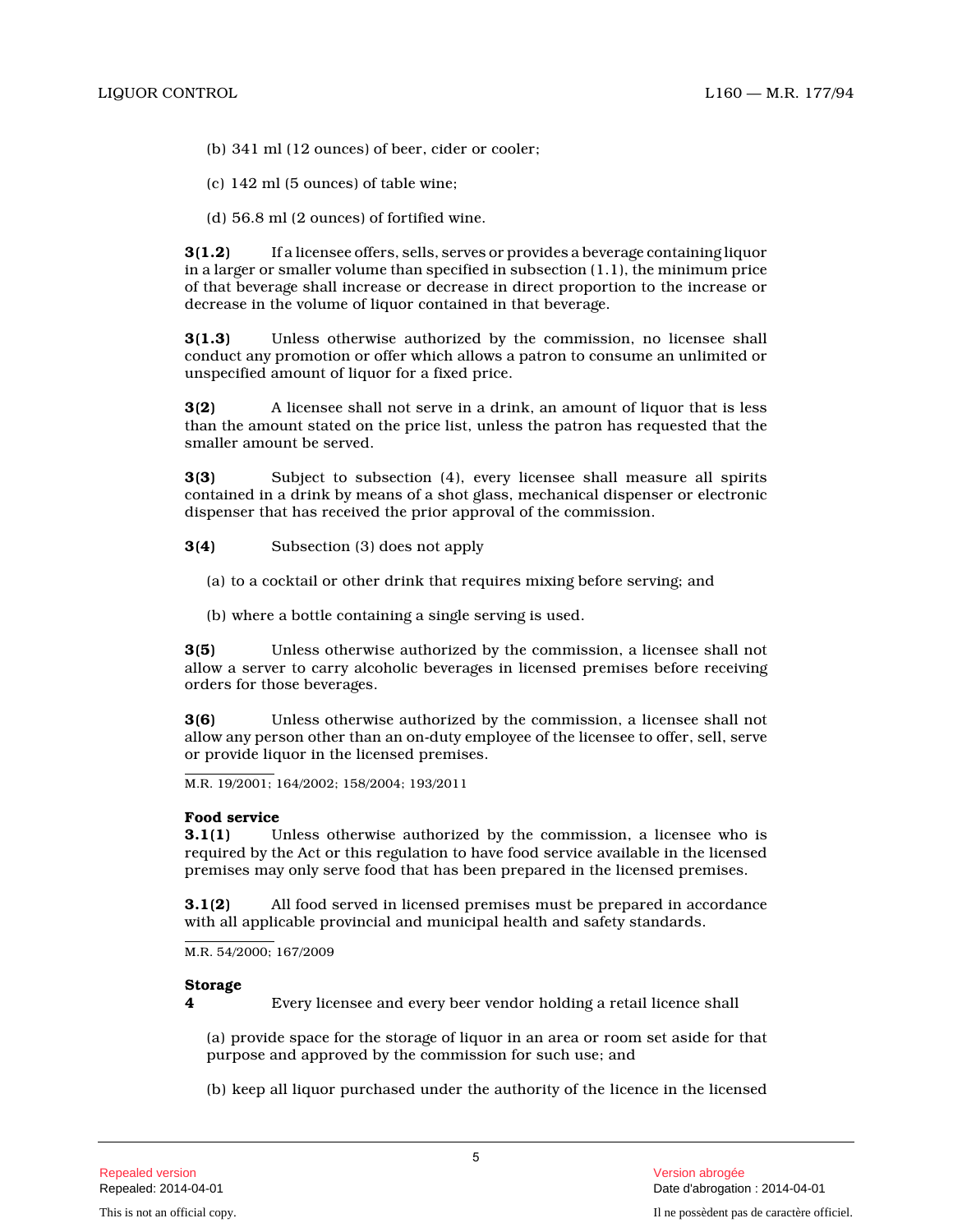premises or in the approved storage area or room.

# **Liquor in containers**

**5(1)** Unless otherwise authorized by the commission, a licensee shall keep liquor purchased for sale in licensed premises in the container in which it was purchased from the commission until the liquor is dispensed for serving to a patron.

**5(2)** A licensee shall not in any way adulterate or dilute liquor that is kept on the licensed premises or keep adulterated or diluted liquor on the licensed premises.

**6** Repealed.

M.R. 19/2001

# **Purchase of liquor**

**7(1)** Except as permitted by subsections (2) and (3), a licensee shall not have in his or her possession in the licensed premises any liquor that was not

(a) purchased by him or her in an authorized manner from the commission, a liquor vendor, a local retail beer vendor or a specialty wine store; or

(b) purchased under an occasional permit.

**7(2)** A licensee may have in his or her possession in the licensed premises, complimentary liquor supplied to him or her by a distiller, brewer, wine manufacturer or holder of a brew pub licence to be used for sampling purposes as prescribed by the commission.

**7(3)** The holder of a dining room licence may possess wine that was brought into the dining room by a patron under section 67.1 of the Act.

M.R. 134/2001; 164/2011

# **Control of licensed premises**

**8** Unless authorized by the commission in writing, no licensee shall permit, whether by lease, concession, agreement or practice, the operation or conduct of any food or beverage service to the public in the licensed premises, to be controlled by another person.

# **Alteration of premises**

**9** No licensee shall make a structural alteration to, or enlarge, any licensed premises except in accordance with plans and specifications approved by the commission.

# **Appointment of manager**

**9.1(1)** Except in the case of an individual licensee, a licensee must appoint a person as manager of the licensed premises.

**9.1(2)** The licensee must give the commission written notice of the person appointed as manager of the licensed premises.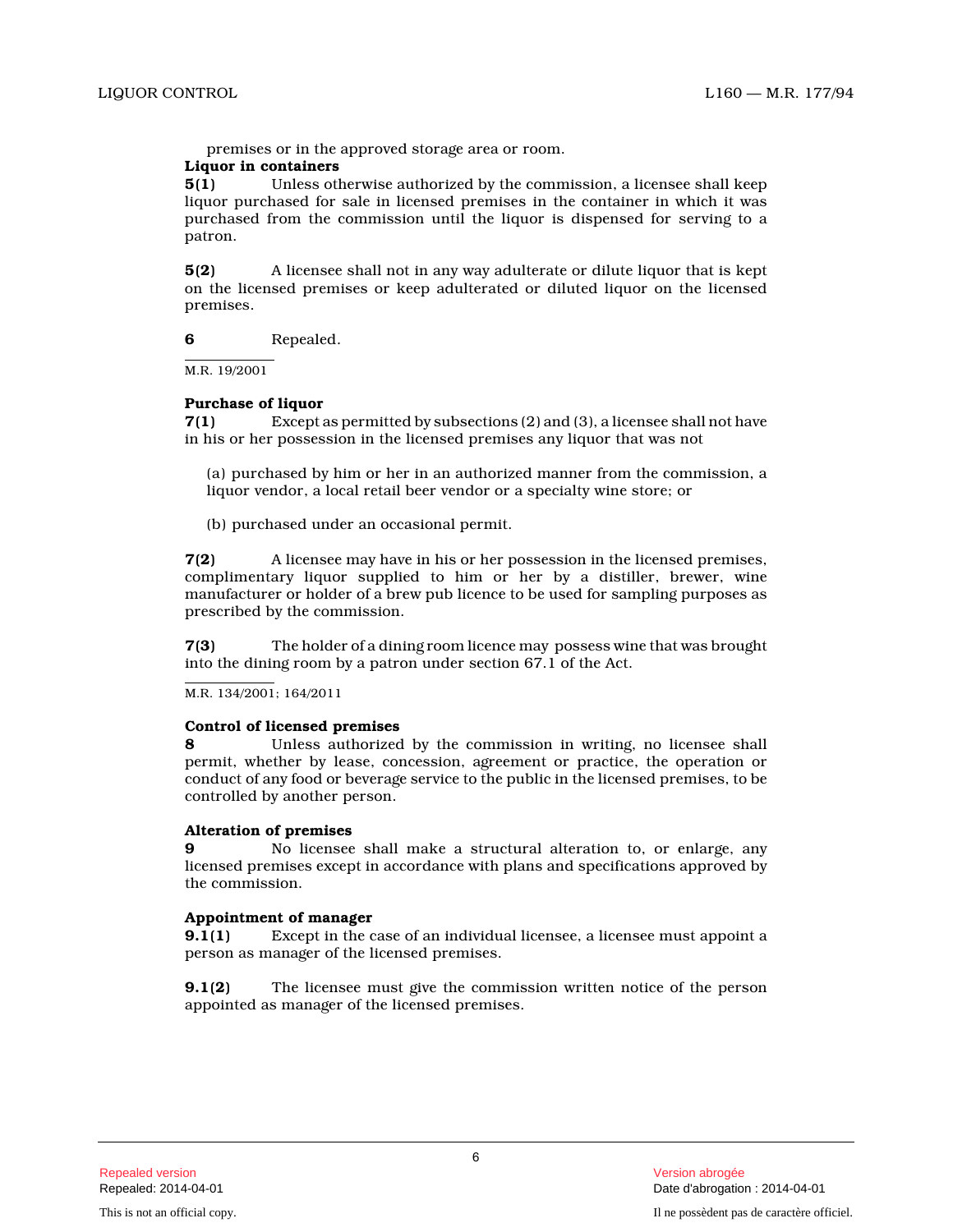**9.1(3)** Following the coming into force of this section, before a person appointed as manager may assume his or her duties, the licensee must provide the commission with

(a) a personal history report completed by the manager, in the form and containing the information required by the commission; and

(b) a criminal background check from a law enforcement agency detailing any convictions committed by the manager under a federal or provincial enactment.

M.R. 76/2008

# **Responsible person to be present**

**10** Whenever licensed premises are open to the public, one of the following persons must be present in the premises:

(a) the individual licensee, if applicable,

(b) the manager of the licensed premises;

(c) a responsible person designated by the licensee or manager.

M.R. 76/2008; 10/2011

#### **Hours**

**11** A licensee shall advise the commission of the regular hours of operation of the licensed premises and shall post and keep posted a notice of those hours in a conspicuous place on the premises.

# **Employees**

**12(1)** A person engaged in providing security or in serving liquor or food in licensed premises shall not consume liquor during the hours when he or she is so engaged.

**12(2)** The manager and a responsible person designated under clause 10(c) shall not consume liquor during the hours when he or she is responsible for the licensed premises.

M.R. 19/2001

# **12.1** Repealed.

M.R. 19/2001; 63/2007; 10/2011

# **Responsible service and safety training**

**12.2(1)** In this section, **"certificate"** means a certificate confirming that the person named in the certificate has successfully completed a responsible service and safety course approved by the commission.

**12.2(2)** No licensee shall allow a person who does not hold a certificate to do any of the following at the licensed premises:

- (a) act as manager;
- (b) act as a responsible person designated under clause 10(c);
- (c) sell or serve liquor;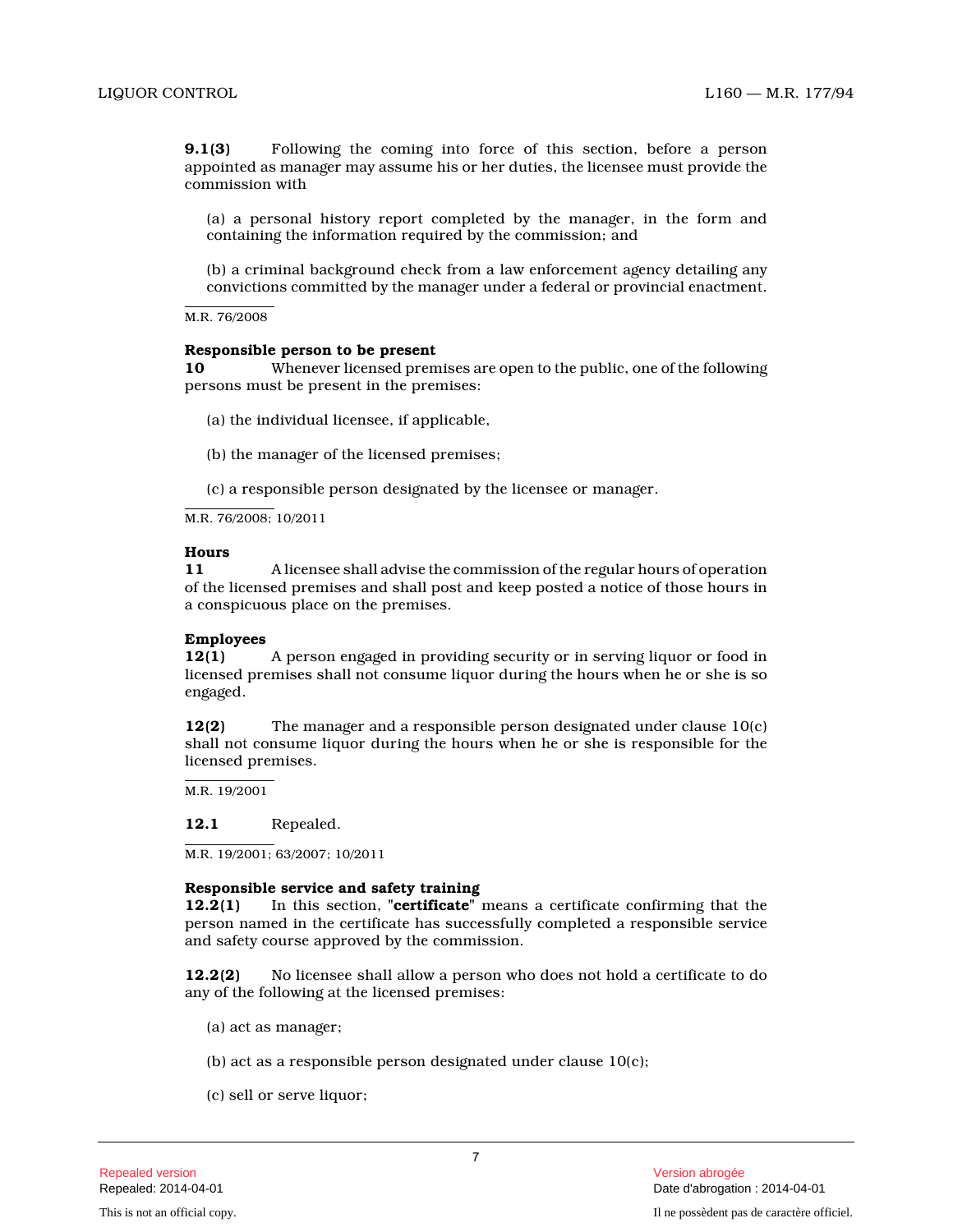(d) provide security.

**12.2(3)** Repealed, M.R. 10/2011.

M.R. 63/2007; 10/2011

**12.3** Repealed.

M.R. 63/2007; 10/2011

# **Entertainers**

**13** Any entertainer hired to perform

- (a) in a beverage room, must be 18 years of age or older; and
- (b) in a cocktail lounge or cabaret,

(i) must be 18 years of age or older, or

(ii) if under 18 years of age, accompanied by a parent, spouse, common-law partner or guardian.

M.R. 139/2008

# **Service to minors**

**14(1)** In this section, **"minor"** means a person who is under the age of 18 years.

**14(2)** For the purposes of section 93 of the Act, before the licensee of a cocktail lounge, dining room, sports facility premises, spectator activities premises, private club, transportation premises or cabaret accepts an order for service of liquor for consumption by a minor, the licensee must be satisfied that

(a) the person ordering the liquor is 18 years of age or older and is the parent, spouse, common-law partner or guardian of the minor; and

(b) the liquor will be consumed with a meal in the presence of the parent, spouse, common-law partner or guardian of the minor .

**14(3)** Upon request, the parent, spouse, common-law partner or guardian of a minor ordering liquor for consumption by the minor under subsection (1) shall satisfy the licensee that he or she is the parent, spouse, common-law partner or guardian of the minor.

**14(4)** If a person who appears to be a minor

- (a) seeks to enter licensed premises in which minors are prohibited;
- (b) is present in licensed premises in which minors are prohibited; or

(c) attempts to order liquor or is in possession of liquor in licensed premises when not otherwise permitted to do so under the Act ;

the licensee must require that person to produce one of the authorized types of identification set out in subsection (4.1)

8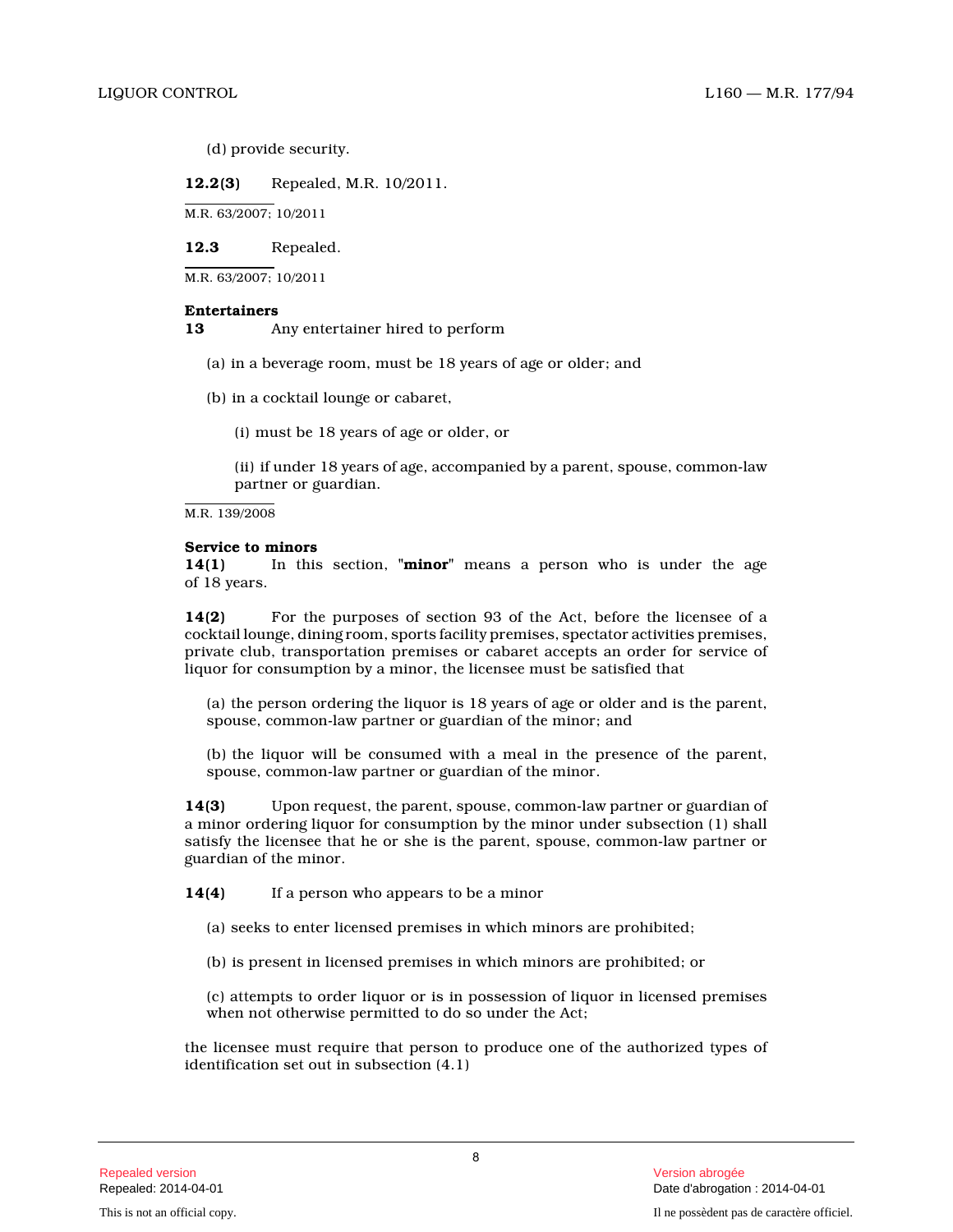**14(4.1)** A person who is required to produce identification under subsection (4) must produce one of the following types of identification that belong to the person:

(a) a valid passport;

(b) a valid driver's licence or identification card issued by Manitoba Public Insurance;

(c) two valid pieces of government-issued identification, with at least one piece of identification containing a photograph of the person.

**14(5)** If the person who is required to produce a type of identification set out in subsection (4.1) refuses or is unable to produce the required identification, the licensee must

(a) refuse to allow the person to enter the licensed premises or require the person to leave the premises, if minors are prohibited in those premises; or

(b) refuse to serve liquor to the person or, if the person is in possession of liquor, take the liquor away from the person.

**14(6)** If the person who refuses or is unable to furnish a type of identification set out in subsection (4.1) has already been served, the person shall on request leave the licensed premises.

**14(7)** If the person requested to leave the licensed premises under subsection (6) fails to do so, he or she may be ejected from the licensed premises.

M.R. 139/2008; 164/2011; 8/2012

#### **Games and entertainment**

**15(1)** A licensee of premises other than a canteen may allow patrons to play games or sports in the licensed premises if

(a) a designated area of adequate size is set aside for the playing of the games;

(b) the licensee retains control of the facilities and equipment used in the games; and

(c) with the exception of private clubs and sports facilities, not more than 50% of the licensed area is set aside for that purpose.

**15(2)** Where the commission is of the opinion that any entertainment or the playing of any game or sport in licensed premises is detrimental to the orderly operation of the licensed premises, it may order the licensee to suspend or terminate the entertainment or the playing of that game or sport.

**15(3)** A licensee shall not permit any game or contest that involves the consumption of liquor to take place in the licensed premises.

M.R. 106/96; 158/2004

# **Adult entertainment**

**15.1(1)** In this section,

**"adult entertainer"** means a person who performs adult entertainment, whether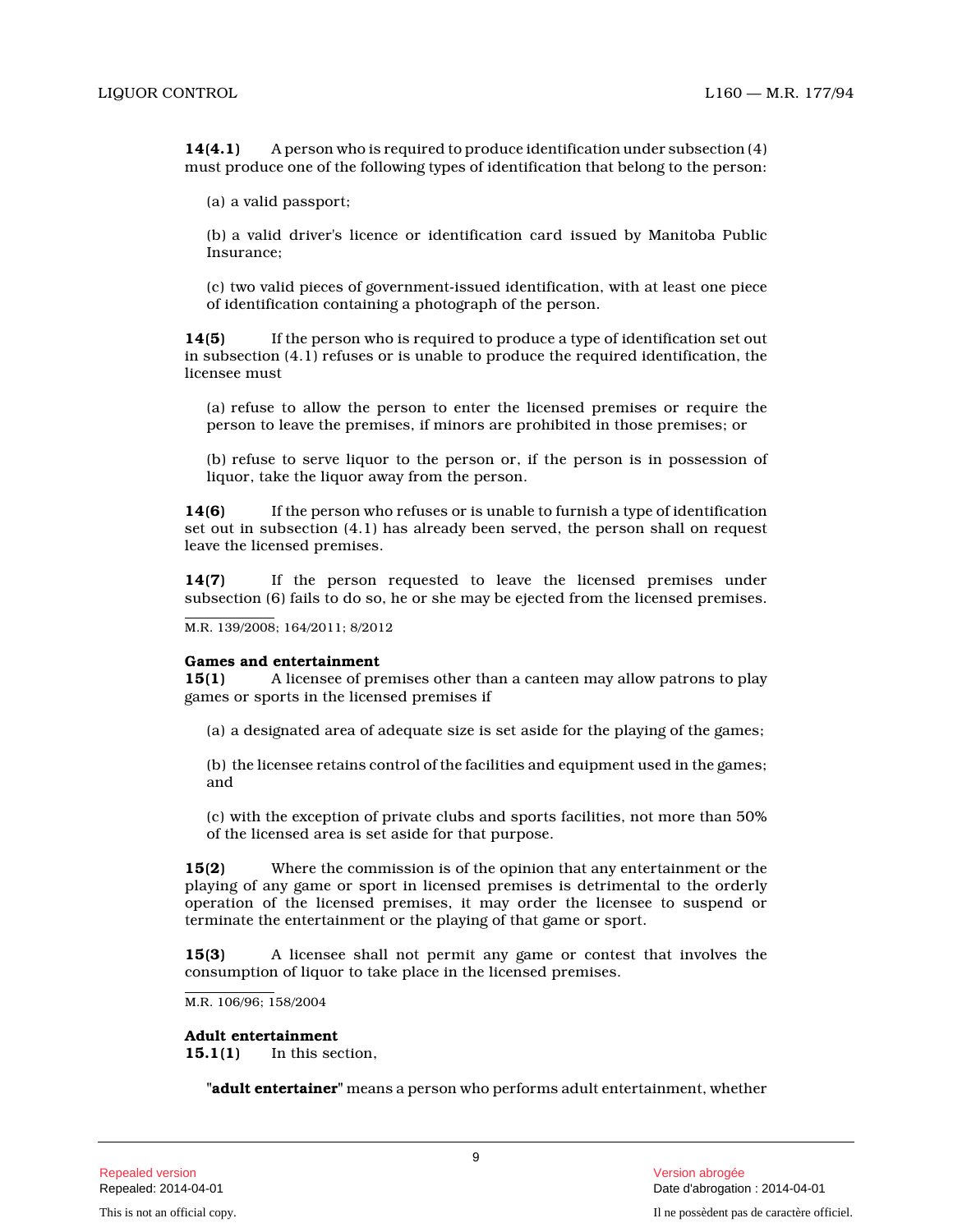or not he or she receives any form of payment or consideration for performing; **"adult entertainment"** means any form of dancing, or any exhibition, display, competition or contest, involving a person who is nude or partially nude for any period of time;

**"nude"** means the exposure of

(a) the genital area or the entire buttocks of a male or female, or

(b) the breast of a female below a point immediately above the top of the areola;

**"partially nude"** means a state of dress where the following areas of the body are not completely and opaquely covered:

(a) the genital area or the entire buttocks of a male or female, or

(b) the breast of a female below a point immediately above the top of the areola;

**"stage"** means an area that complies with the requirements of subsection (4).

**15.1(2)** No licensee shall provide adult entertainment except in

(a) a beverage room; or

(b) a private club which does not admit persons under 18 years of age to the licensed area of the club while adult entertainment is being provided.

**15.1(3)** No licensee shall allow adult entertainment to be visible from outside the beverage room or private club.

**15.1(4)** No licensee shall provide adult entertainment except

(a) on a raised, permanent and immovable stage; or

(b) in a specified area designed to prevent physical contact between patrons and adult entertainers by

(i) using physical barriers, or

(ii) placing patron seating at least one metre from the area where adult entertainment is to take place.

**15.1(5)** No licensee shall allow any adult entertainer to touch, be touched by, or have physical contact of any kind, whether directly or through the use of any object, with any person during a performance, or after performing unless the entertainer has left the stage and the beverage room or club in accordance with subsection (9).

**15.1(6)** No licensee shall allow a patron to enter the stage while adult entertainment is being provided.

**15.1(7)** No licensee shall allow an adult entertainer to leave the stage while performing adult entertainment.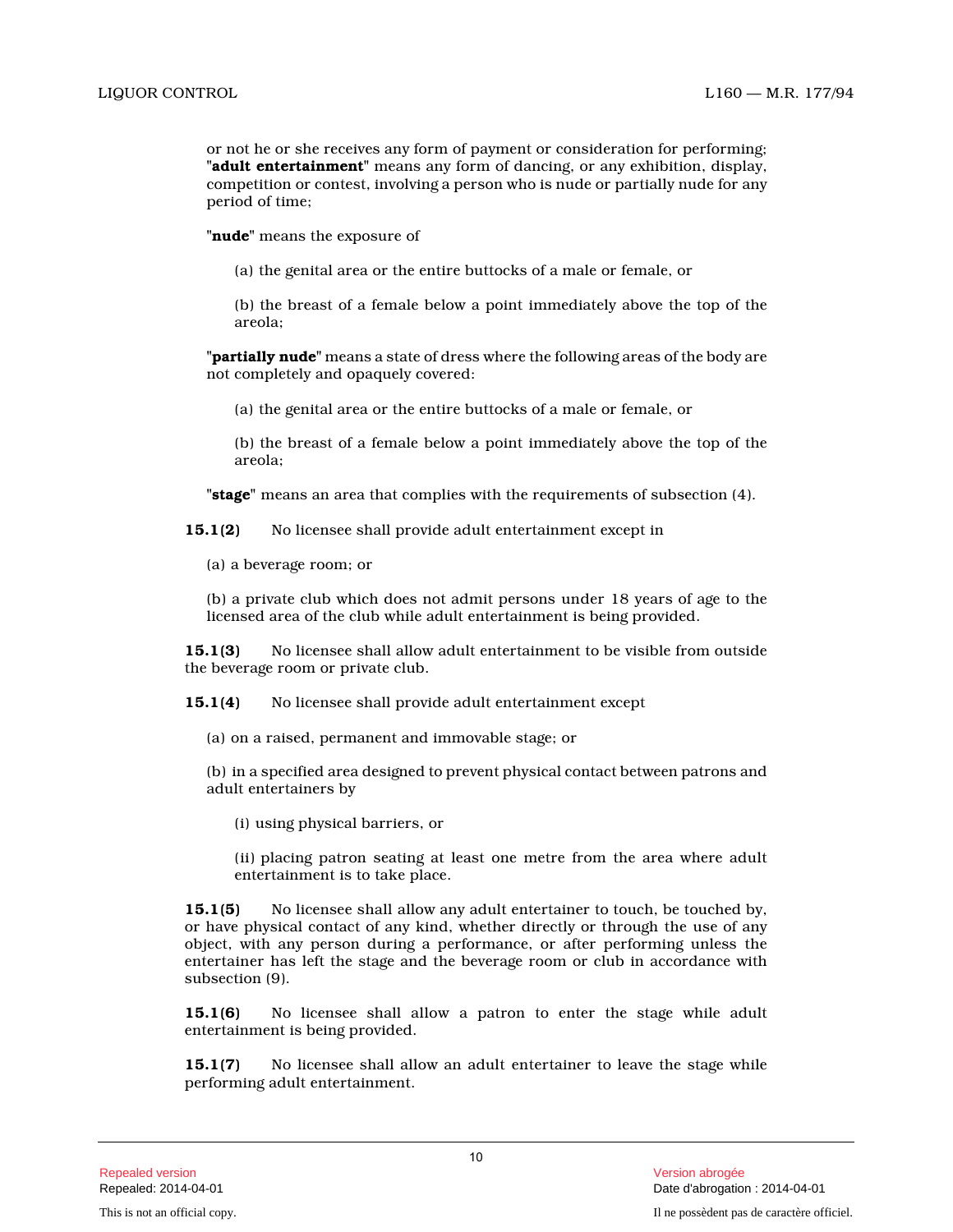**15.1(8)** More than one adult entertainer is permitted on stage at the same time but a licensee shall not allow any adult entertainer to touch, be touched by, or have physical contact of any kind, whether directly or through the use of any object, with another adult entertainer.

**15.1(9)** A licensee shall require an adult entertainer to leave the stage and the licensed area of the beverage room or club immediately after performing and not return until he or she is no longer nude or partially nude.

**15.1(10)** No licensee shall allow an adult entertainer to be nude or partially nude if he or she is in the licensed area of the beverage room or club before performing or between performances.

**15.1(11)** No licensee shall allow any person providing security or serving liquor or food in the licensed premises to be nude or partially nude when so engaged.

**15.1(12)** No licensee shall allow any person under 18 years of age to perform adult entertainment in a beverage room or club.

**15.1(13)** No licensee shall provide adult entertainment on Sunday after 2:00 a.m.

M.R. 99/2001

# **Washrooms**

**16** Every licensee shall provide washrooms in or adjacent to the licensed premises for patrons of each sex containing washing and toilet facilities in accordance with the *Manitoba Building Code* .

# **Carrying drinks to washrooms**

**16.1(1)** When washrooms are located within licensed premises, the licensee shall ensure that any person who wishes to take liquor to the washroom under subsection 120(2) of the Act uses a washroom located within the licensed premises.

**16.1(2)** If there are no washrooms located within licensed premises, the licensee shall ensure that any person who takes liquor to an adjacent washroom under subsection 120(2) of the Act

(a) goes directly to the nearest washroom adjacent to the licensed premises;

(b) does not consume the liquor between the licensed premises and the washroom;

(c) does not share the liquor with, or give or provide it to, another person; and

(d) returns directly from the washroom to the licensed premises where he or she obtained the liquor.

**16.1(3)** A person who takes liquor to a washroom that is adjacent to licensed premises under subsection 120(2) of the Act

(a) must go directly to the nearest washroom adjacent to the licensed premises;

(b) must not consume the liquor between the licensed premises and the washroom;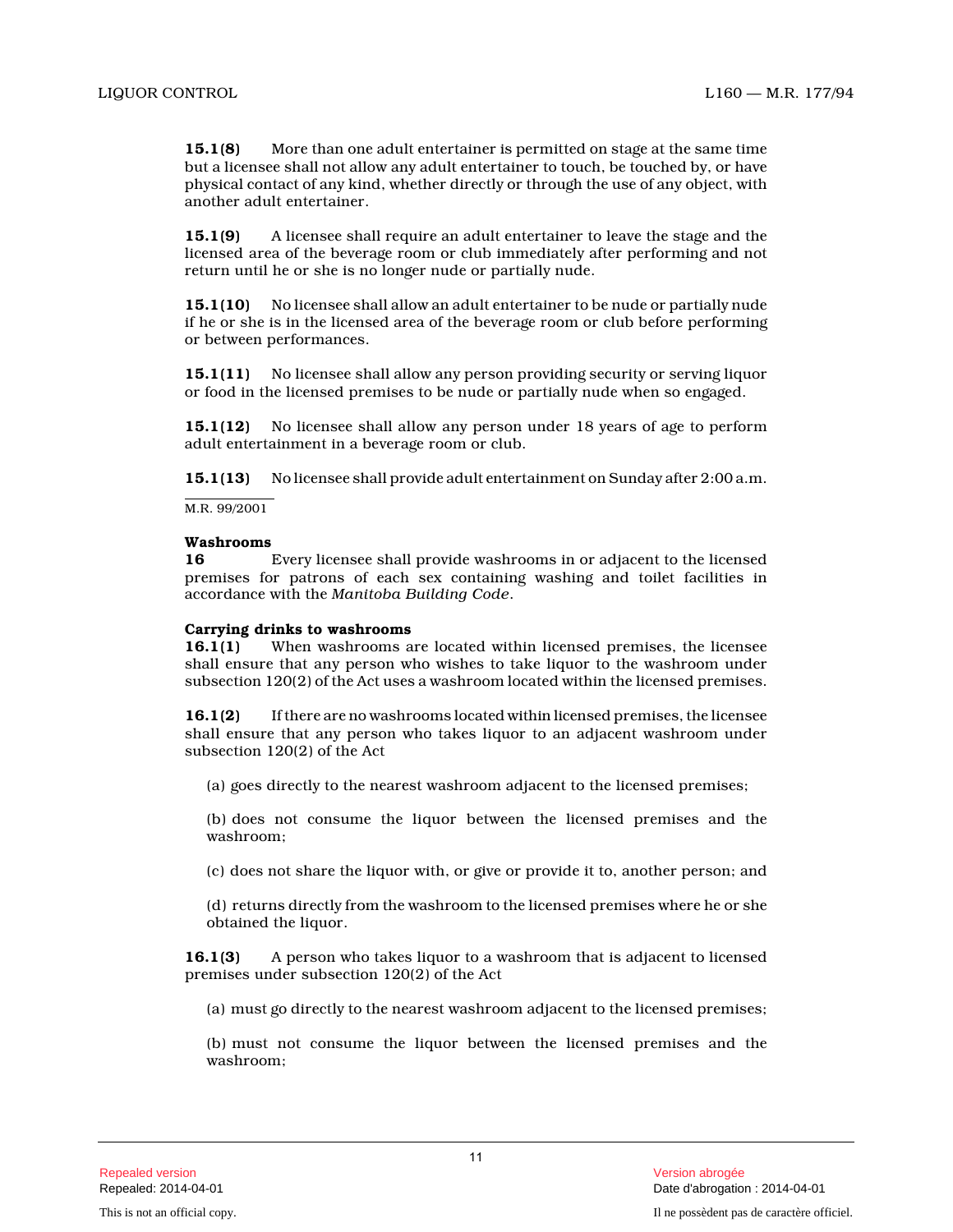(c) must not share the liquor with, or give or provide it to, another person;

(d) must return directly from the washroom to the licensed premises where he or she obtained the liquor; and

(e) must comply with any reasonable requirement imposed by the licensee respecting the manner in which the liquor is to be carried from the licensed premises to the washroom.

M.R. 27/2007

# **Examination of records**

**17** The commission may, in its discretion, at any reasonable time, examine the books and financial records of any licensee.

# **Approval of management agreement**

**17.1(1)** Following the coming into force of this section, a licensee must provide the commission with a copy of a proposed management agreement respecting the licensed premises before entering into the agreement.

**17.1(2)** The licensee must not enter into a management agreement unless the agreement has been approved by the commission.

M.R. 76/2008

# **Change in ownership of shares**

**18(1)** When there is a change in the ownership of shares in a licensee that is incorporated, or of a corporation that holds shares in a licensee that is incorporated, whether the shares are held directly in the licensee or through one or more corporations, the licensee shall

(a) if the change in ownership of shares is by agreement, notify the commission of the proposed change without delay after the agreement is entered into unless before that time the licensee has notified the commission of the proposed change; and

(b) if the change in ownership of shares is by operation of law, notify the commission without delay after the change has occurred.

**18(2)** The commission may approve the change in ownership of shares without an application or may require the licensee to apply for approval of the change in a form and containing the information required by the commission.

**18(3)** For the purpose of this section, a change in ownership of shares in a corporation occurs when there is

(a) an issue or a transfer of shares of the corporation;

(b) the conversion of shares of the corporation into shares of another corporation with which it amalgamates; or

(c) a change in the beneficial ownership of any share that is held beneficially.

M.R. 134/2001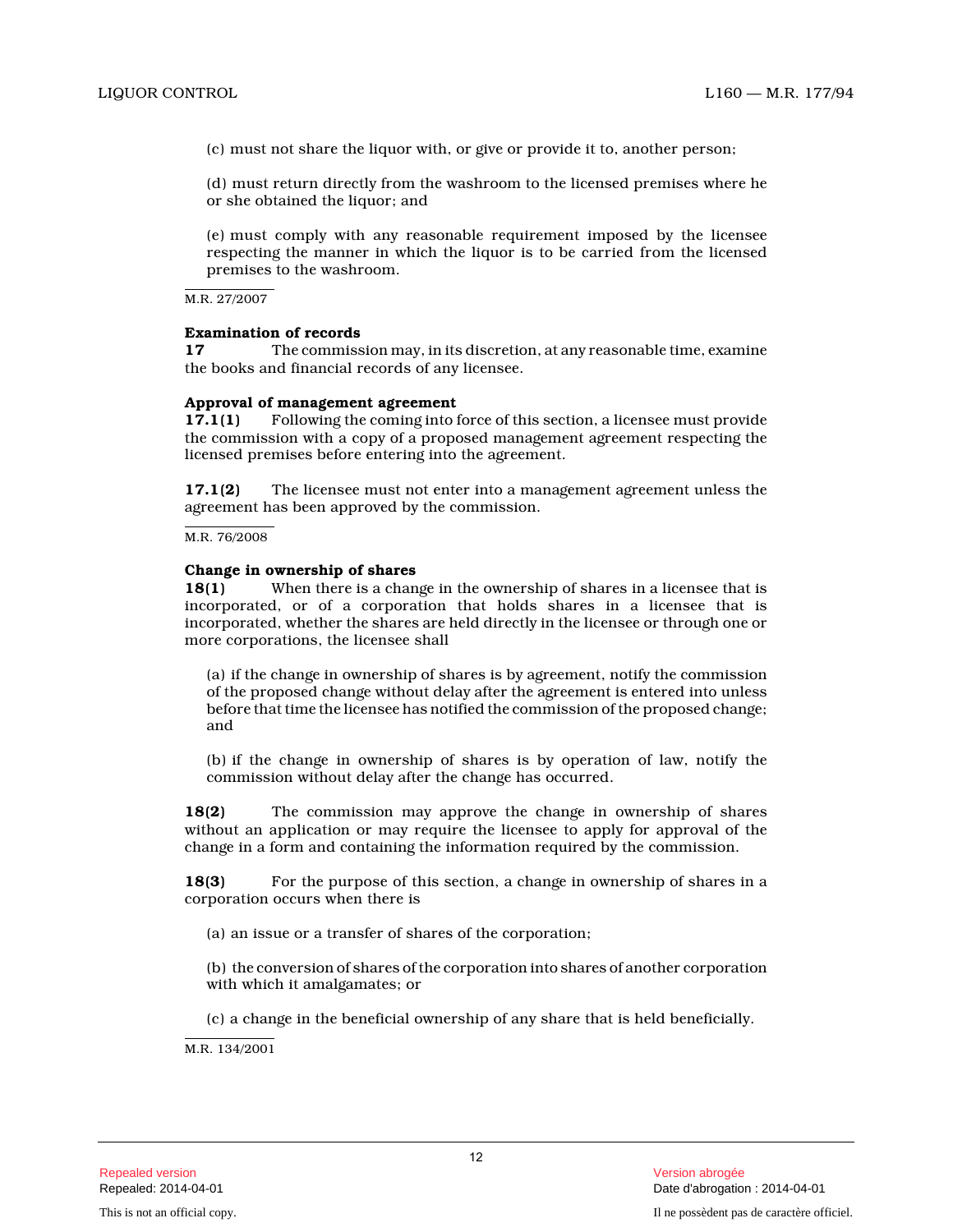### **Change of ownership of business**

**19** In the event of a proposed change in ownership of the business of a licensee, the intended transferee or assignee of the business shall without delay notify the commission of the proposed change.

# PART 2

### DINING ROOM LICENCES

#### **Meal service**

**20(1)** In order to serve liquor to a patron in a licensed dining room, the licensee must serve a meal consisting of a multi-component food item or more than a single food item to that patron.

**20(2)** A dining room licensee may serve liquor to patrons without food service if the patrons are seated at a table where 50% or more of all the patrons seated at the table, including those who are having liquor without meals, have ordered meals in a quantity that is sufficient for the patrons who are having meals.

**20(3)** Where

(a) a dining room licensee offers takeout food service; and

(b) an order for takeout food has been placed by a patron and is in the process of being filled;

the licensee may sell and serve liquor to that patron for consumption in the dining room while the order is being filled.

**20(4)** Unless otherwise authorized by the commission, a bill given to a patron must include both food and liquor sold to the patron.

#### **BYOW service requirements**

**20.1** The holder a of dining room licence who allows a patron to bring wine to the dining room under section 67.1 of the Act must ensure that the wine is commercially-made and is in an unopened bottle.

M.R. 164/2011

### **Catering**

**21(1)** The commission may issue a catering authorization to a dining room licensee if

(a) the licensee applies to the commission for the catering authorization and the application is approved by the commission;

(b) the food and liquor will be served by the licensee or his or her employees at the function to be catered; and

(c) the catered function will be held at a private residence, private business premises or a place authorized by the commission.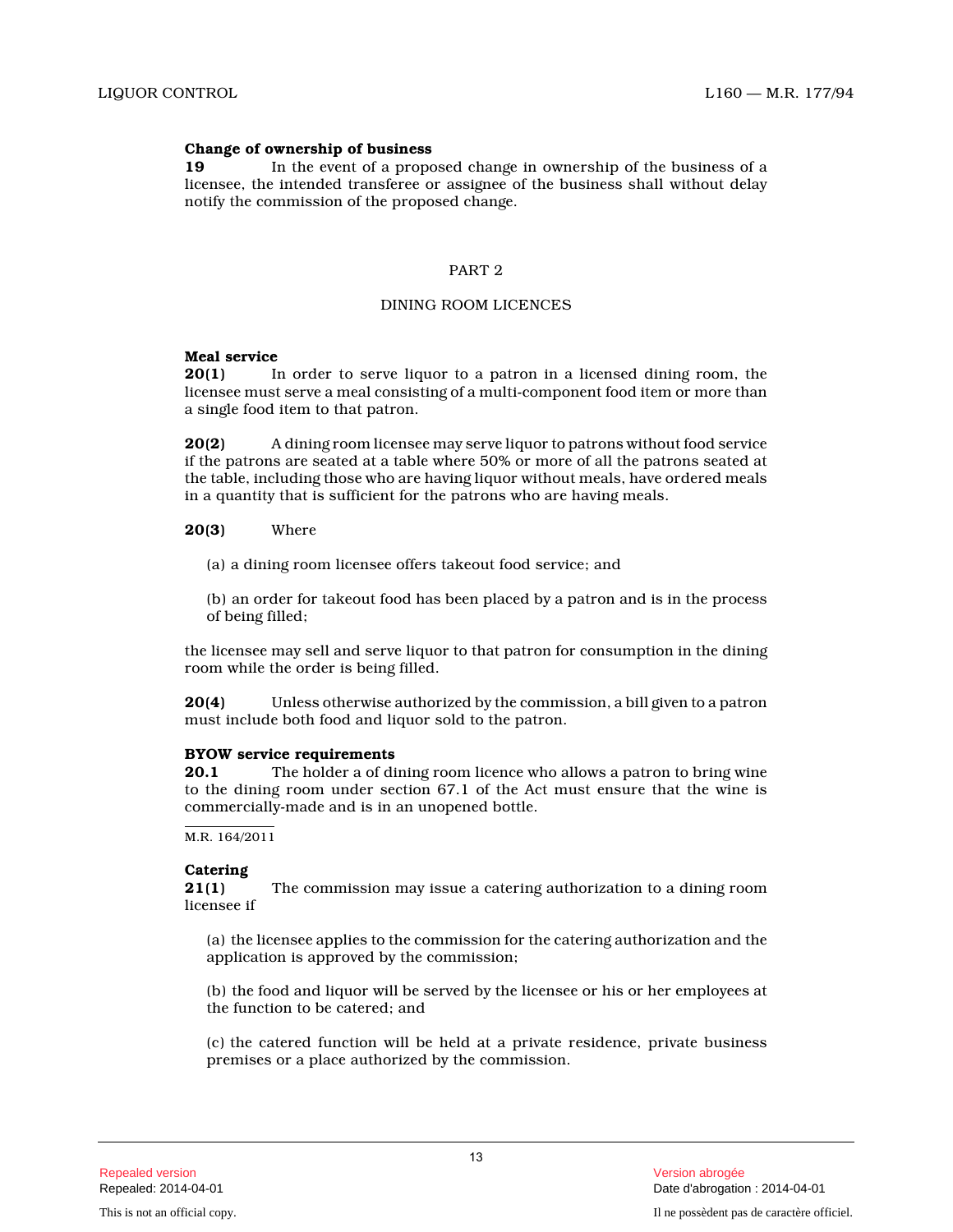**21(2)** Where a catering authorization is issued under subsection (1), the service of liquor and food is subject to the same terms and conditions that apply to the licensee's dining room licence.

**21(3)** A dining room licensee must submit a list of functions to be catered at least one week in advance of the earliest function, and the list shall include the date, time, location and address of each event and the name of the sponsoring person or organization in each case.

**21(4)** Persons in attendance at a social function being catered under this section must be invited by the sponsoring person or organization and not by the licensee.

# **Kitchen**

**22** The licensee of a dining room shall provide a kitchen on the dining room premises that

(a) meets all applicable provincial and municipal health and safety standards; and

(b) is sufficiently equipped to prepare the meals offered on the menu.

# **Exception for seniors residences, developmental centres**

**22.1** The provisions of this Part do not apply to a licensee who is the operator or proprietor of a home for elderly or infirm persons or a developmental centre as that term is defined in *The Vulnerable Persons Living with a Mental Disability Act* .

M.R. 134/2001

# PART 3

# COCKTAIL LOUNGE LICENCES

# **Food to be available**

**23** The licensee of a cocktail lounge shall have a variety of food items available in the cocktail lounge for sale to patrons at all times that the cocktail lounge is in operation.

M.R. 164/2002

# PART 4

# BEVERAGE ROOM LICENCES

# **Food service**

**24(1)** The licensee of a beverage room must ensure that a variety of food, including at least two hot food items, is available for sale to patrons at all times that the beverage room is in operation.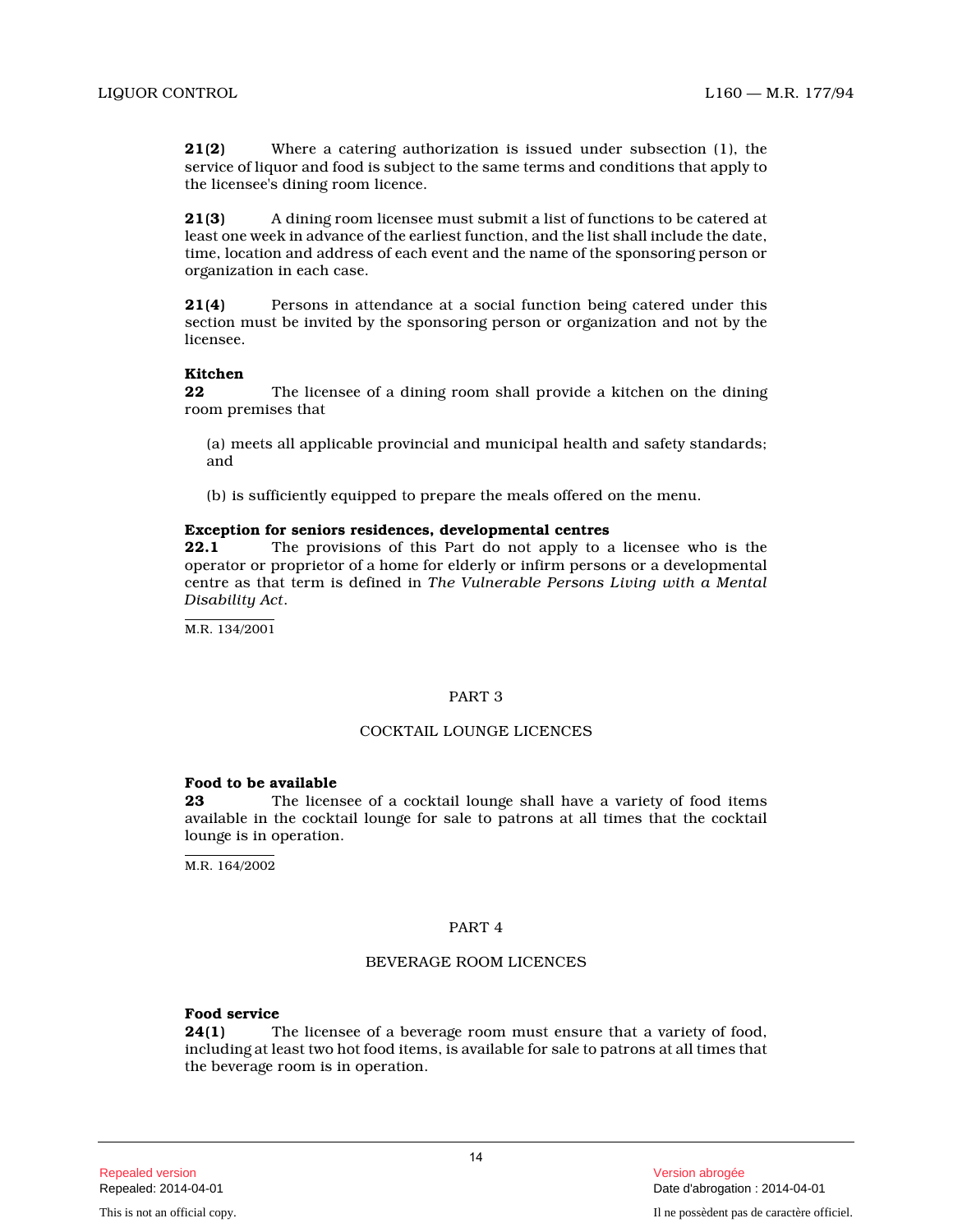**24(2)** Pizzas, hamburgers, hot dogs, chicken fingers, onion rings and french fries are examples of items that would be considered to be acceptable hot food items for the purposes of subsection (1). Popcorn or prepackaged snack foods such as potato chips or nachos would not be considered to be hot food items for the purposes of that subsection.

M.R. 19/2001; 134/2001; 164/2002; 167/2009

#### **Room requirements — number and size**

**24.1(1)** The commission may issue a new beverage room licence to an applicant only if the hotel associated with the proposed beverage room contains

(a) at least 40 guest rooms, with each room containing a minimum of 60.96 square metres (200 square feet) of living space, excluding the bathroom, if the hotel is located in Winnipeg or Brandon;

(b) at least 20 guest rooms, with each room containing a minimum of 50.3 square metres (165 square feet) of living space, excluding the bathroom, if the hotel is located in any other municipality with a population of 8,000 or more;

(c) at least 10 guest rooms, with each room containing a minimum of 50.3 square metres (165 square feet) of living space, excluding the bathroom, if the hotel is located in a municipality with a population of at least 2,500 but less than 8,000; and

(d) at least 4 guest rooms, with each room containing a minimum of 50.3 square metres (165 square feet) of living space, excluding the bathroom, if the hotel is located in a municipality with a population of less than 2,500, or in unorganized territory or unorganized territory in Northern Manitoba, as those terms are defined in *The Municipal Act.*

**24.1(2)** The commission may exempt an applicant from the requirements of subsection (1).

M.R. 164/2002

#### **Room requirements**

**24.2(1)** The licensee of a beverage room shall ensure that all guest rooms in the associated hotel are adequately furnished, equipped and maintained in order to be suitable for renting to the general public.

**24.2(2)** The licensee of a beverage room shall ensure that guest rooms in the associated hotel are available for rent to the general public.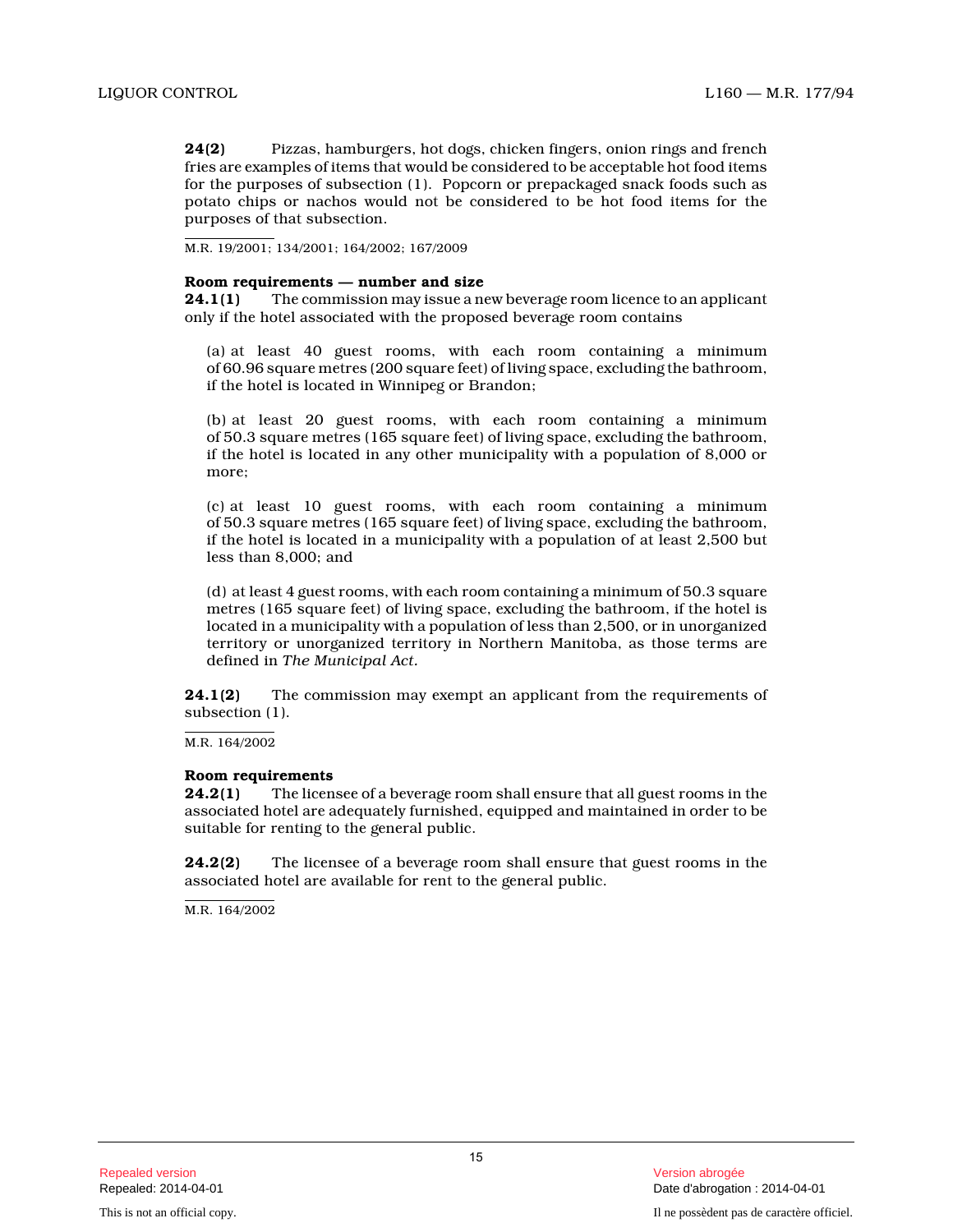# CABARET LICENCES

# **Kitchen**

**25** The licensee of a cabaret shall provide a kitchen on the cabaret premises that

(a) meets all applicable provincial and municipal health and safety standards; and

(b) is sufficiently equipped to prepare the meals offered on the menu.

**Revenue 26(1)** Subject to subsection (2), the revenue derived from the sale of food in a cabaret during any quarterly period must be equal to at least 10% of the total food and liquor sales in the cabaret during the same period.

**26(2)** Where

(a) a licensee operates

(i) a dining room and a cabaret in the same premises, or

(ii) a dining room, a cabaret and a cocktail lounge in the same premises; and

(b) the licensee meets the requirements of the food to liquor ratio regulation in each case;

the licensee may combine the sales of food and liquor in the premises to determine if the provisions of subsection (1) are met.

**26(3)** Repealed, M.R. 134/2001.

M.R. 134/2001

# **Records**

**27(1)** The holder of a cabaret licence must keep records showing the value of liquor and food sold in the cabaret on a quarterly basis.

**27(1.1)** Upon request from the commission, the licensee must

(a) provide the commission with a report showing the value of sales for one or more quarterly periods, no later than 15 days after the date of the request or such shorter time as the commission may specify; an d

(b) include in each report made under clause (a) such information as the commission may require on the quantities of liquor held in stock by the licensee, on any specified date, for use in the cabaret.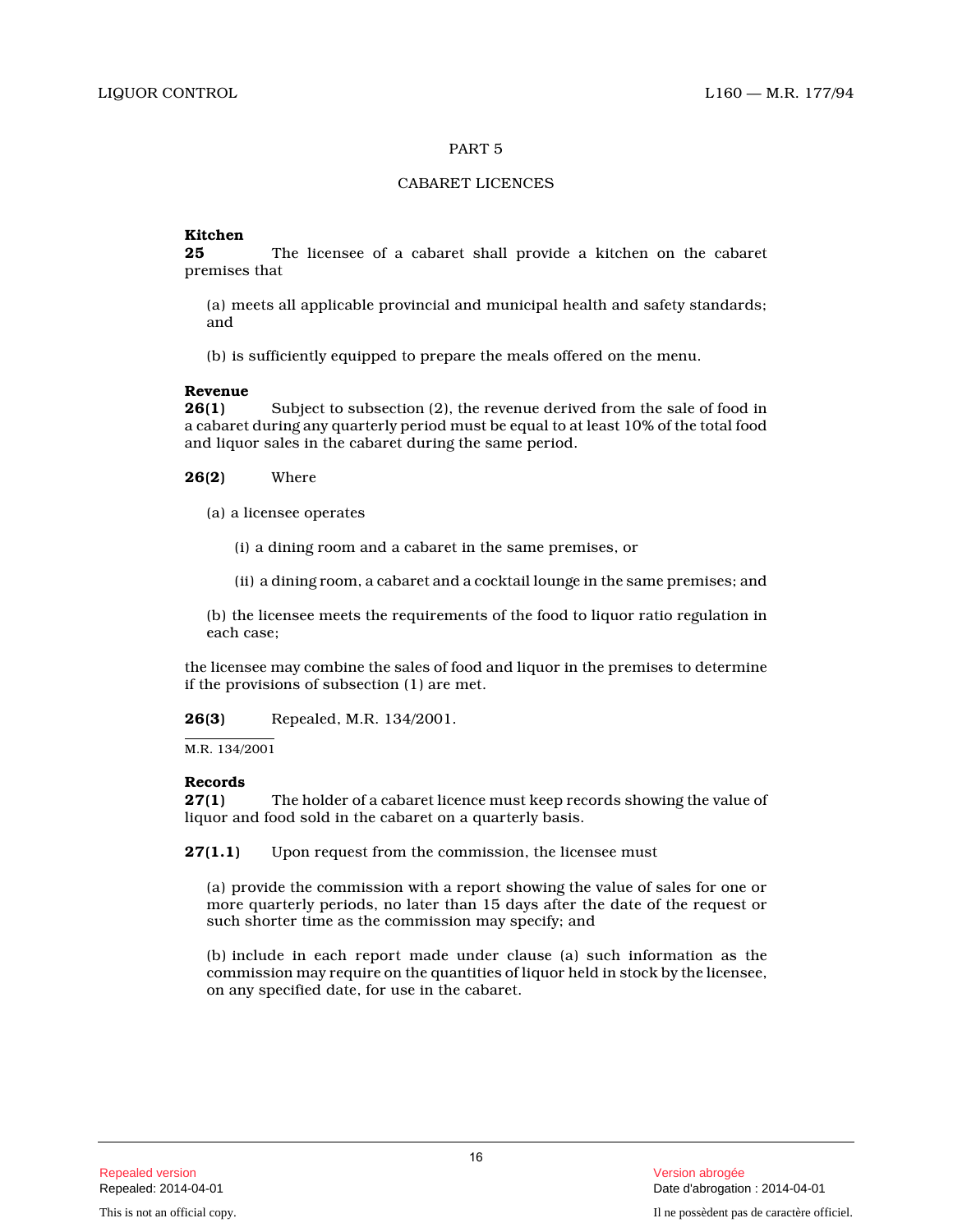**27(2)** Where a report required under subsection (1.1) is not received by the commission within the time there prescribed, the commission, after notifying the licensee of its proposed action, may under the powers conferred upon it by the Act cease filling orders for liquor from the licensee until the report or a satisfactory explanation for its delay is received.

M.R. 164/2011

# **Entertainment**

**28(1)** In this section, **"live entertainment"** means a live professional performance

(a) for which at least one performer is remunerated by the licensee;

(b) that takes place on a stage visible to all patrons and which constitutes the main focus of the cabaret; and

(c) that is designed to draw the attention of all patrons;

but does not include a disc jockey or master of ceremonies.

**28(2)** Unless otherwise authorized by the commission, a cabaret licensee shall provide at least two hours of live entertainment in the cabaret each day the cabaret is in operation. The live entertainment shall be provided

(a) between 12 noon and 8:00 p.m., on any day when the cabaret closes at or before 8:00 p.m.;

(b) between 8:00 p.m and 2:00 a.m. the following morning, on any day between Monday to Saturday when the cabaret closes after 8:00 p.m.; and

(c) between 8:00 p.m. and 12 midnight, on any Sunday when the cabaret closes after 8:00 p.m.

**28(3)** No cabaret licensee shall substantially change the entertainment program from that which was filed in support of its licence application without prior approval of the commission.

**28(4)** A cabaret licensee shall keep a written record of all live entertainment provided at the cabaret. The record must include the name of the performer, the date of each performance, and the time of day when each performance occurred.

**28(5)** A cabaret licensee shall preserve the records required by subsection (4) until such time as the commission authorizes their destruction.

**28(6)** The commission may, at any reasonable time, examine the records of a cabaret licensee required by subsection (4).

M.R. 54/2000; 134/2001; 164/2002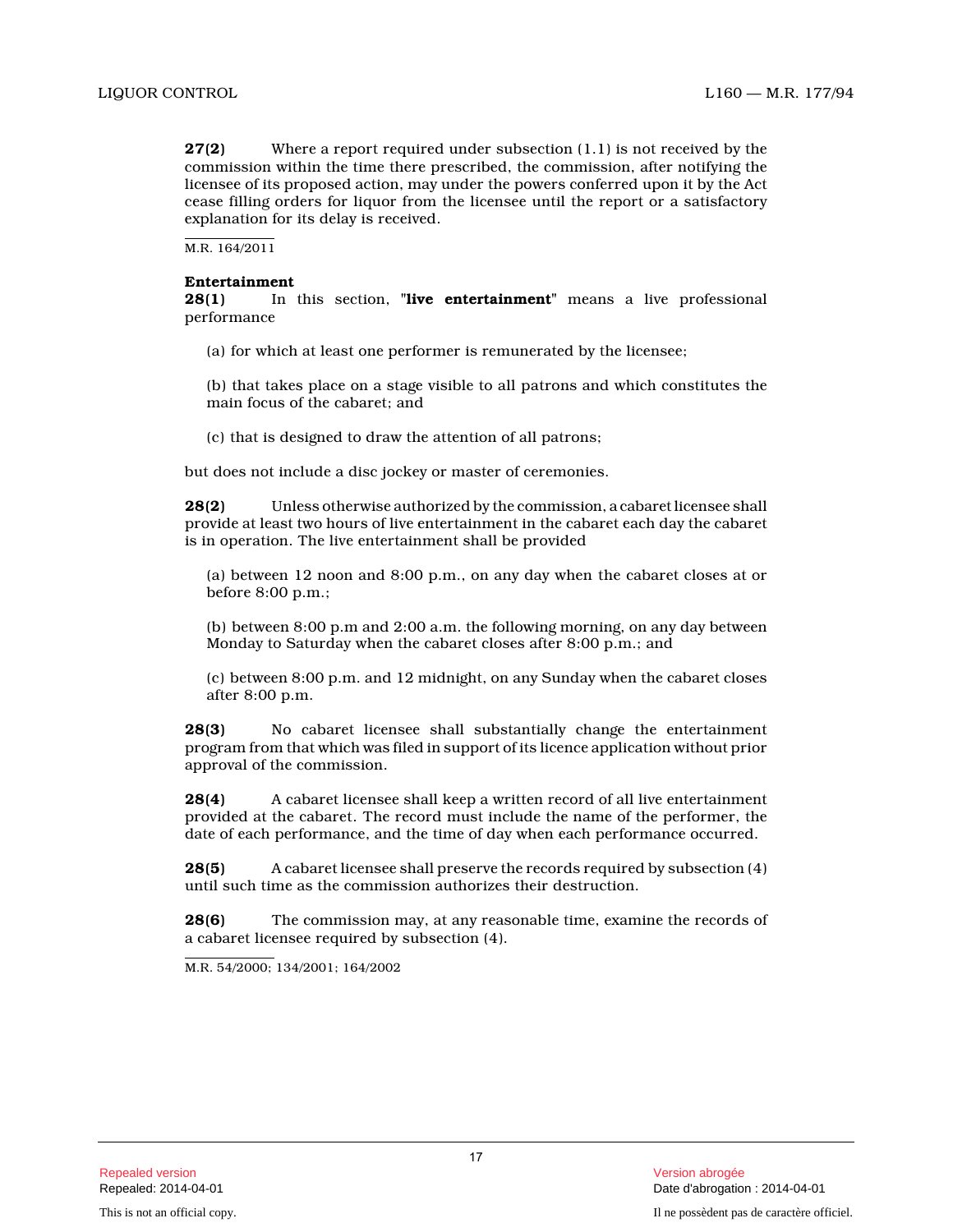# SPORTS FACILITY LICENCES

# **Kitchen**

**29** The licensee of a sports facility shall provide a kitchen on the licensed premises that

(a) meets all applicable provincial and municipal health and safety standards; and

(b) is sufficiently equipped to prepare the meals offered on the menu.

# **Food service**

**30** The licensee of a sports facility shall

(a) make food service available to patrons who request it during all hours when the facility is open; and

(b) provide a menu that offers a variety of meals.

# **Membership**<br>31 F

**31** For the purposes of subsection 74(2) of the Act, a member of a sports facility is a person who has joined the facility to play a sport, and the membership fee charged therefor must reasonably reflect the cost of joining and utilizing the sports facility.

# **Guests**

**32** A member of a sports facility may be accompanied by guests in the licensed area of the facility, and the licensee may serve liquor to the member and the guests.

# **Issue of licence**

**33** For the purposes of subsection 74(1) of the Act, a sports facility licence may be issued to

(a) the proprietor or operator of a lodge for which a permit under *The Resource Tourism Operators Act* has been issued; and

(b) the proprietor or operator of a facility used primarily for members and their guests to participate in an athletic or recreational activity, or a combination of activities, that are approved by the commission.

M.R. 8/95; 106/96; 158/2004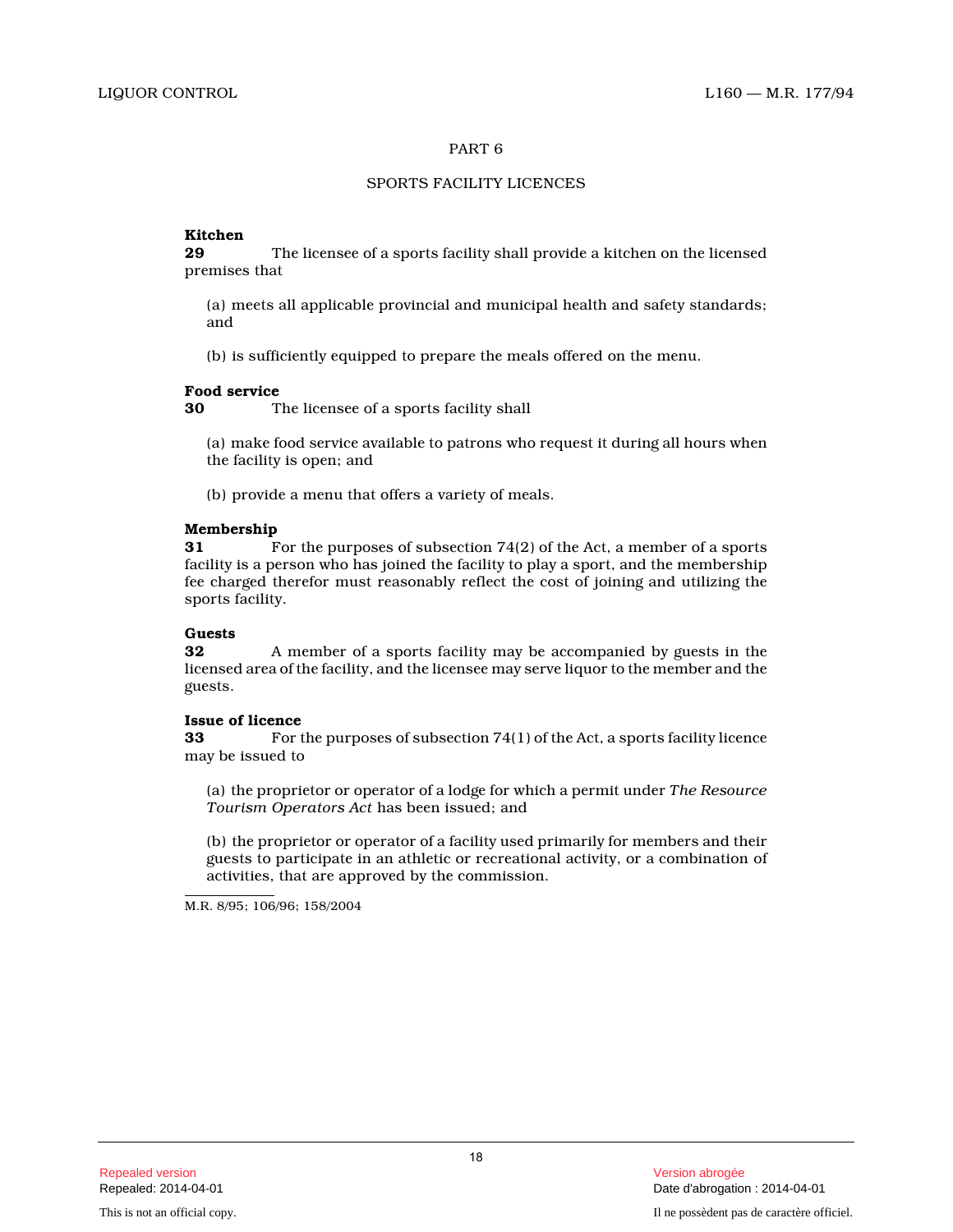# SPECTATOR ACTIVITIES LICENCES

# **Spectator activities licence**

**34(1)** For the purposes of subsection 75(1) of the Act, the commission may issue a spectator activities licence to

(a) a municipality, university, community college, or non-profit corporation, or a provincial or municipal corporation, board, commission or body for a building or a group of buildings where performances, exhibitions, conventions or events are held that promote tourism, culture, sports, recreation or education in Manitoba; or

(b) an adult, partnership or corporation that may be issued a licence under section 61 of the Act for a building or group of buildings that provide fixed seating for patrons, the primary purpose of which is the holding of theatrical, musical, or spectator sports events that promote tourism, culture, sports or recreation in Manitoba.

**34(2)** Unless otherwise authorized by the commission, events in the building or buildings licensed under clause 1(b) are limited to those for which the primary purpose was intended.

**34(3)** With the prior written approval of the commission, a spectator sports event under this Part may include an event broadcast by closed circuit television.

M.R. 102/97

# **Movie theatre complex**

**34.1(1)** A spectator activities licence may be issued to the proprietor or operator of a movie theatre complex if

- (a) the complex contains at least two theatres; and
- (b) there are at least 75 permanent seats in each theatre in the complex.

**34.1(2)** The licensed portion of a movie theatre complex must not include more than 50% of the theatres in the complex.

**34.1(3)** The holder of a spectator activities licence for a movie theatre complex must ensure that

(a) patrons attending a theatre that is located in the unlicensed portion of the complex cannot gain access to the licensed portion of the complex; and

(b) patrons attending a theatre located in the licensed portion of the complex cannot take liquor to an unlicensed portion of the complex.

M.R. 5/2012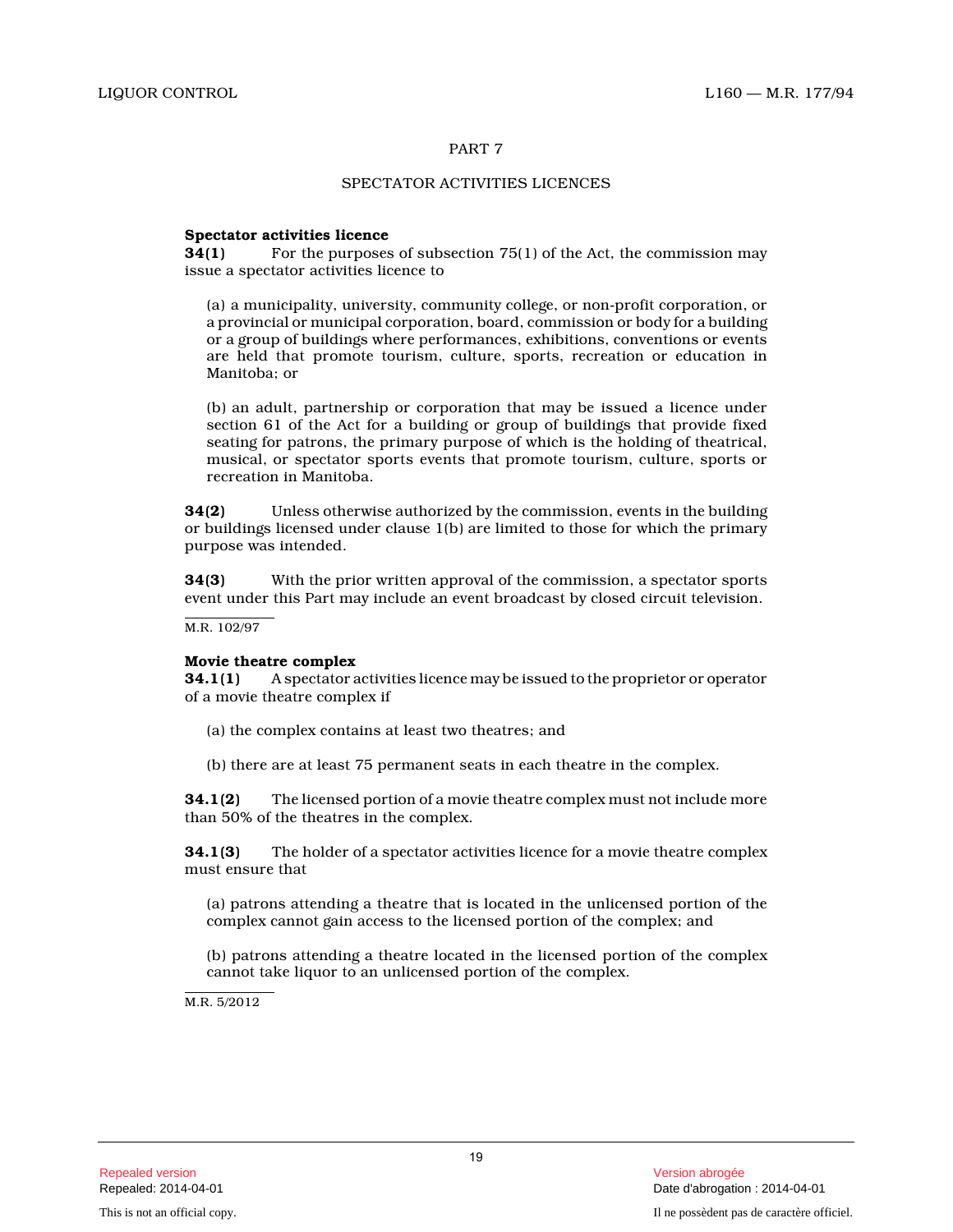# PRIVATE CLUB LICENCES

# **Veterans associations**

**35** A private club licence may be issued to any unit or branch of a veterans association that qualifies for a private club licence.

**36** Repealed.

M.R. 134/2001

# **Non-proprietary club**

**37** The commission shall not issue a private club licence to a club unless it is a corporation without share capital and is not a proprietary club operated for profit.

# **Liquor service on Sunday at non-athletic, non-sports club**

**38(1)** For the purposes of clause 76(10)(b) of the Act, the licensee of a private club that is not an athletic or sports club and that only serves liquor with meals after 2:00 a.m. on Sunday shall have kitchen facilities on the premises that

- (a) meet all applicable provincial and municipal health and safety standards; and
- (b) are sufficiently equipped to prepare the meals offered on the menu.

**38(2)** Unless otherwise authorized by the commission, a private club that is not an athletic or sports club and that only serves liquor with meals after 2:00 a.m. on Sunday must use a billing system that separately records purchases of food and liquor on all bills given to a customer on Sunday after 2:00 a.m.

**38(3)** Repealed, M.R. 134/2001.

M.R. 134/2001

# **Membership**

**39(1)** For the purposes of section 76 of the Act, active or regular members of a sporting or social club must be members who, besides enjoying full privileges of the club, have full voting power including a vote on financial matters and the election of officers.

**39(2)** Except in the case of veterans' associations, where the by-laws of a licensed private club provide for limited members such as passive, out of town, associate, clubhouse, or any other type of member who does not qualify as an active or regular member, the total number of such members must not exceed 50% of the number of active or regular members.

**39(3)** The amount of the fee charged for membership in a licensed private club must reasonably reflect the cost of joining and using the private club.

**39(4)** A private club licensee shall not sell memberships at the door of the club but may accept applications for membership at the door which are to be considered at a future meeting of the board of directors of the club.

M.R. 19/2001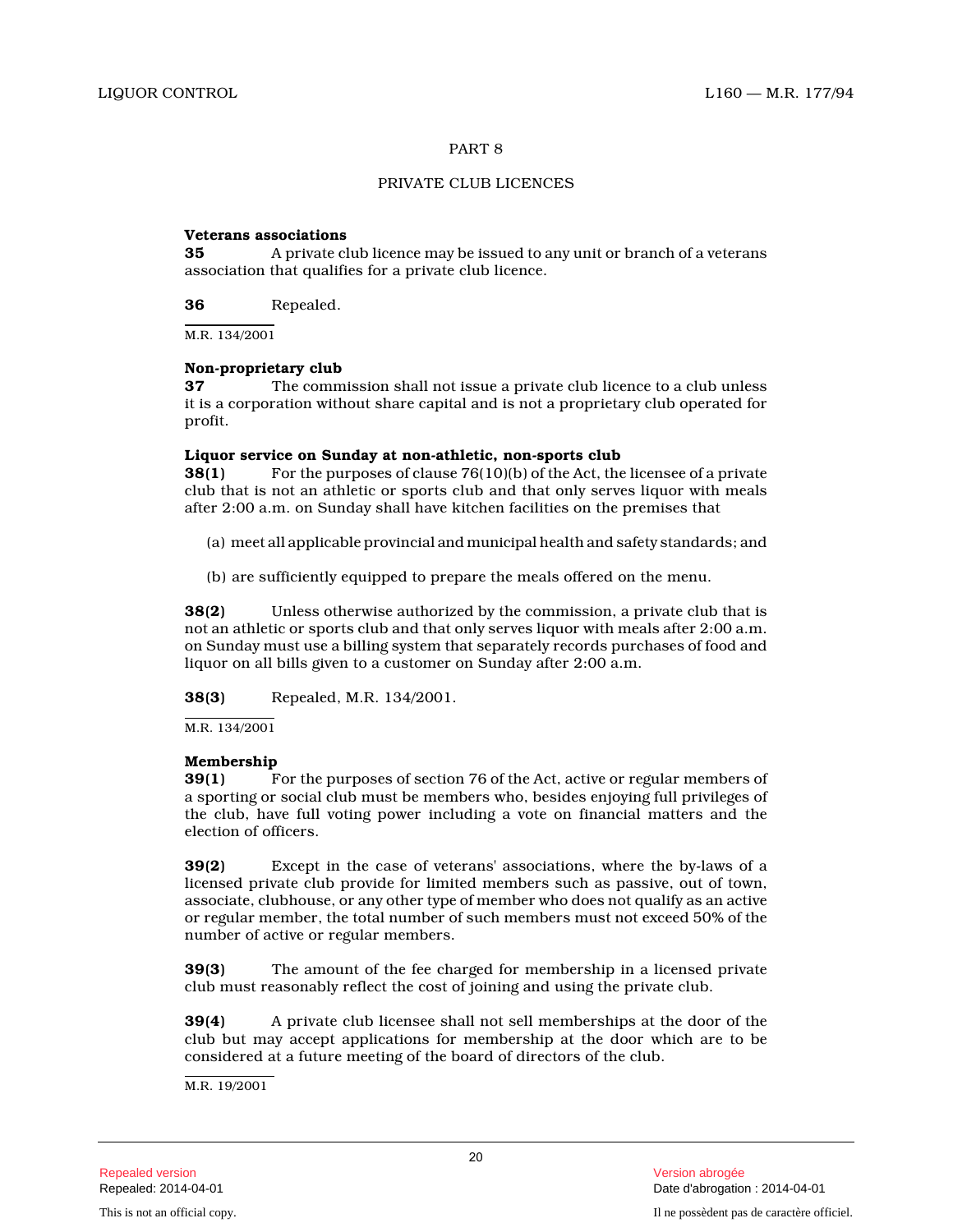# **Food service**

**40** Food service must be available at a licensed club to all members and their guests who request it during all hours when the club is open for the service of liquor.

# PART 9

### TRANSPORTATION LICENCES

#### **Food service**

**41** A transportation licensee shall provide food service under a transportation licence to all passengers who request it during the hours when liquor is being sold and served under the licence.

#### **Liquor service**

**42** Liquor service may be provided by a transportation licensee where the licensee has staff working to sell and serve the liquor and any food that may be requested while passengers are being carried.

# **Maximum capacity**

**43** The maximum capacity for a transportation licence shall be in accordance with the capacity determined by the department responsible for the relevant mode of transportation.

#### **Hospitality room**

**44** A transportation licence issued to an air carrier also authorizes the service of liquor in a hospitality room that has been approved by the commission and that is operated by the air carrier at an international airport.

# PART 9.1

#### BREW PUB LICENCES

#### **Definitions**

**44.0.1** The following definitions apply in this Part.

**"off-premises sale"** means the sale of beer produced at the subject premises for consumption outside of the subject premises.

**"subject premises"** means the premises that are the subject of a brew pub licence.

 $M.R. 164/2011$ 

#### **Federal licensing requirements**

**44.0.2** The holder of a brew pub licence must be licensed as a brewer by the Government of Canada.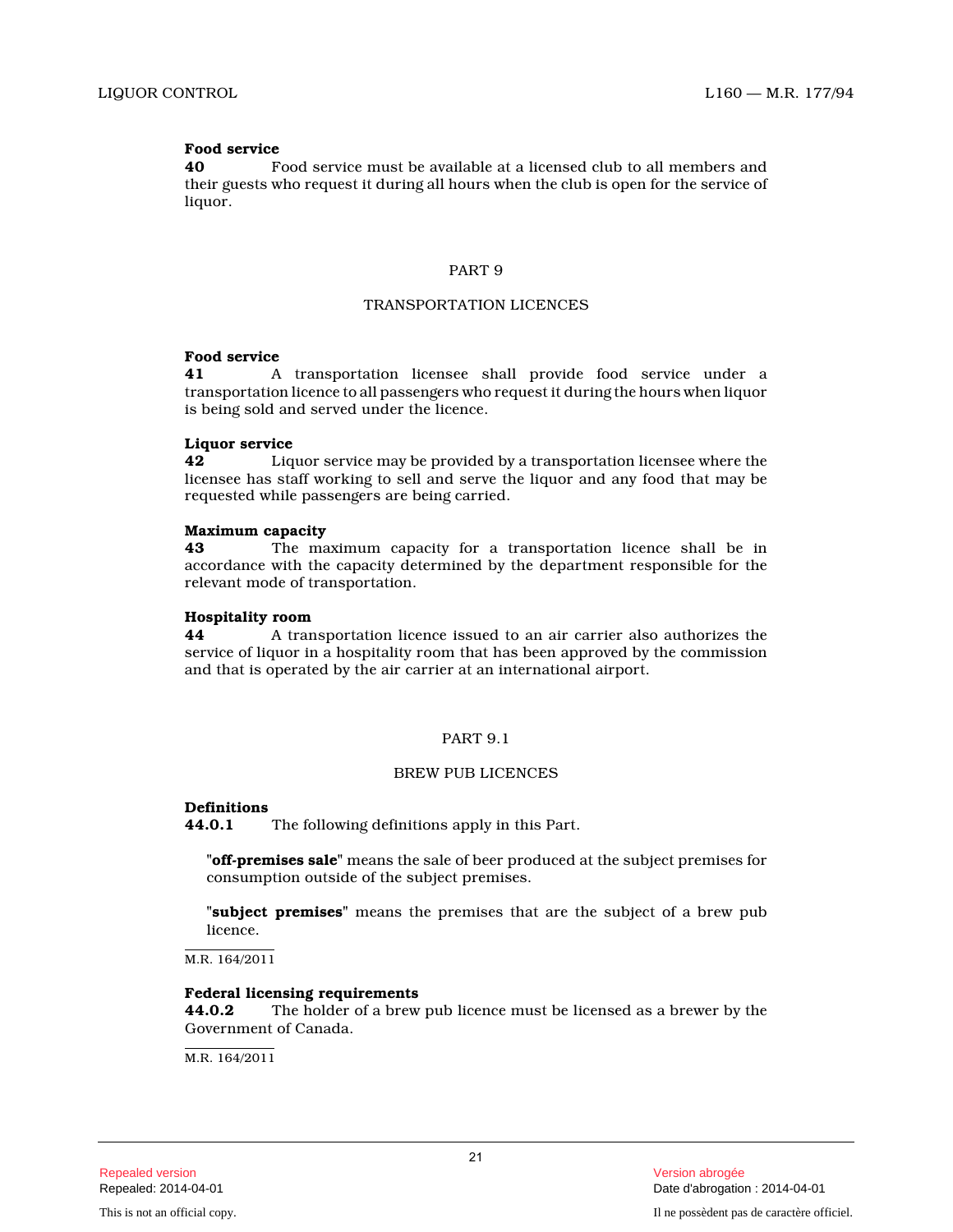# **Production requirements**

**44.0.3(1)** The holder of a brew pub licence must produce beer using equipment that meets the following requirements:

(a) all brewing equipment must be commercially-manufactured;

(b) the fermentation, maturation and dispensing tanks must have a minimum capacity of 500 litres;

(c) proper metering devices must be attached to the brewing equipment that record the amount of beer produced.

**44.0.3(2)** The holder of a brew pub licence must ensure that all beer produced at the subject premises

(a) is produced in accordance with the requirements of the *Food and Drugs Act* (Canada); and

(b) meets any quality standards imposed by the commission.

**44.0.3(3)** Unless otherwise authorized by the commission, the holder of a brew pub licence must not produce more than 2 000 hectolitres of beer at the subject premises in a year.

M.R. 164/2011

# **Sampling**

**44.0.4(1)** The holder of a brew pub licence may provide a complimentary sample of beer produced at the subject premises to patrons in the premises in accordance with subsection (2).

**44.0.4(2)** A patron may be provided with a 113.6 ml (4 ounces) sample of each beer produced at the subject premises.

M.R. 164/2011

# **Pricing**

The holder of a brew pub licence may only sell beer for off-premises sale at prices set by the commission.

M.R. 164/2011

# **Off-premises sale requirements**

**44.0.6** The holder of a brew pub licence who conducts off-premises sales from the subject premises must

(a) make all sales from a location that is immediately adjacent to the entrance to the subject premises;

(b) post a notice that clearly displays the package sizes for sale and the price for each package size; and

(c) ensure that any person who has purchased beer in an off-premise sale immediately leaves the subject premises with the beer following the purchase.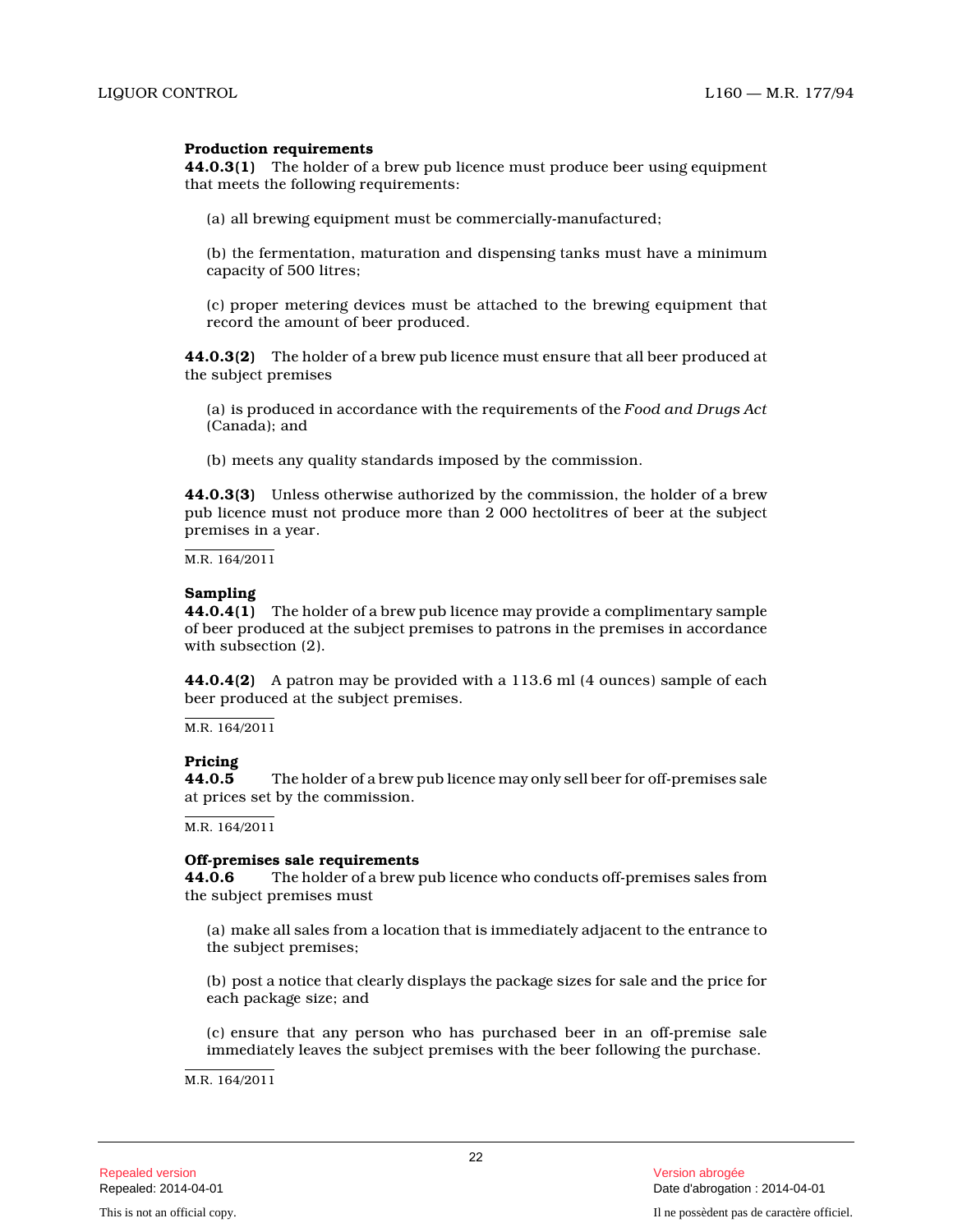# **Gifts and sampling**

**44.0.7(1)** Except as otherwise permitted by this regulation, the holder of a brew pub licence and any of his or her employees or agents must not make, or offer to make, a gift of beer produced at the subject premises to any person.

**44.0.7(2)** The holder of a brew pub licence and any of his or her employees or agents may donate beer produced at the subject premises to a charitable auction conducted under the authority of a special permit issued under subsection 39(2.1) of the Act.

**44.0.7(3)** The holder of a brew pub licence and any of his or her employees or agents may provide a complimentary sample of beer produced at the subject premises in a liquor store, liquor vendor or licensed retail premises, subject to any terms or conditions imposed by the commission.

**44.0.7(4)** The holder of a brew pub licence and any of his or her employees or agents may give a complimentary sample of beer produced at the subject premises to any licensee or any officer or employee of a licensee at that licensee's premises for the purpose of promoting that product.

**44.0.7(5)** The holder of a brew pub licence and any of his or her employees or agents may give a complimentary sample of beer produced at the subject premises to invited guests or other persons authorized to be present at a function organized to promote products produced by the licensee, subject to any terms or conditions imposed by the commission.

M.R. 164/2011

# **Records**

**44.0.8(1)** The holder of a brew pub licence must keep records of the following information:

(a) the total amount of beer produced at the subject premises;

(b) all sales of beer produced at the subject premises, including particulars respecting the date of sales and the quantity and specific products sold;

- (c) the amount of beer produced at the subject premises that was used for sampling or promotional purposes;
- (d) any other information specified by the commission.

**44.0.8(2)** Upon request from the commission, the holder must provide the commission with the records prepared under subsection (1) for a specified period, no later than 15 days after the date of the request or such shorter time as the commission may specify.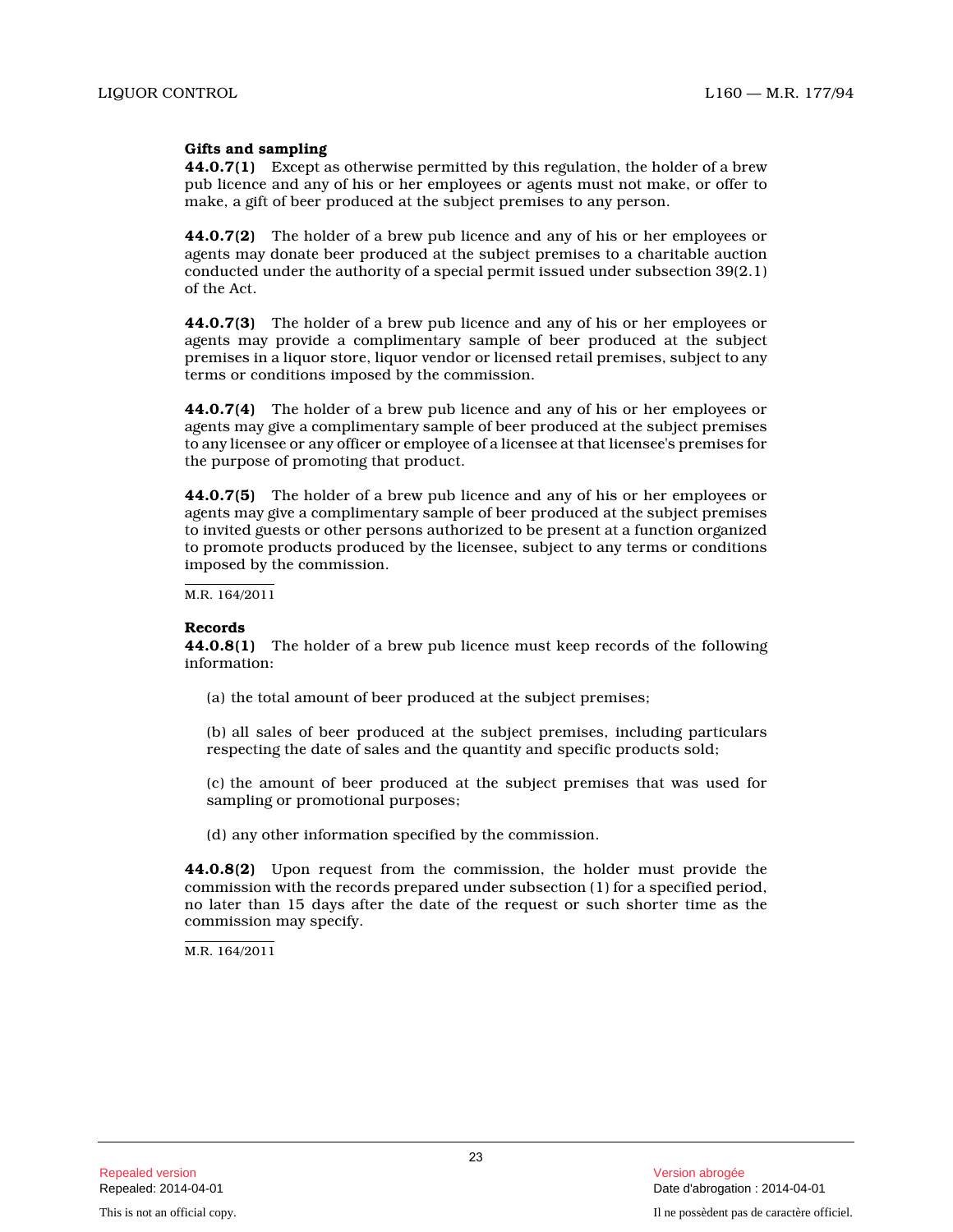# RETAIL LICENCES

#### **Room requirements — number and size**

**44.1(1)** The commission may issue a new retail beer vendor licence to an applicant only if the associated hotel operated by the applicant contains

(a) at least 40 guest rooms, with each room containing a minimum of 60.96 square metres (200 square feet) of living space, excluding the bathroom, if the hotel is located in Winnipeg or Brandon;

(b) at least 20 guest rooms, with each room containing a minimum of 50.3 square metres (165 square feet) of living space, excluding the bathroom, if the hotel is located in any other municipality with a population of 8,000 or more;

(c) at least 10 guest rooms, with each room containing a minimum of 50.3 square metres (165 square feet) of living space, excluding the bathroom, if the hotel is located in a municipality with a population of at least 2,500 but less than 8,000; and

(d) at least 4 guest rooms, with each room containing a minimum of 50.3 square metres (165 square feet) of living space, excluding the bathroom, if the hotel is located in a municipality with a population of less than 2,500, or in unorganized territory or unorganized territory in Northern Manitoba, as those terms are defined in *The Municipal Act.*

**44.1(2)** The commission may exempt an applicant from the requirements of subsection (1).

#### M.R. 164/2002

#### **Room requirements**

**44.2(1)** A retail beer vendor licensee shall ensure that all guest rooms in the associated hotel are adequately furnished, equipped and maintained in order to be suitable for renting to the general public.

**44.2(2)** A retail beer vendor licensee shall ensure that guest rooms in the associated hotel are available for rent to the general public.

 $M.R. 164/2002$ 

# **Beer vendor**

**45(1)** Every beer vendor holding a retail licence shall have available and offer for sale, from refrigerated stocks, beer in the container and package sizes as sold by the commission.

**45(2)** A retail beer vendor may sell only

(a) beer specified by the commission at prices set by the commission; and

(b) if authorized by the commission, ciders and coolers specified by the commission at prices set by the commission.